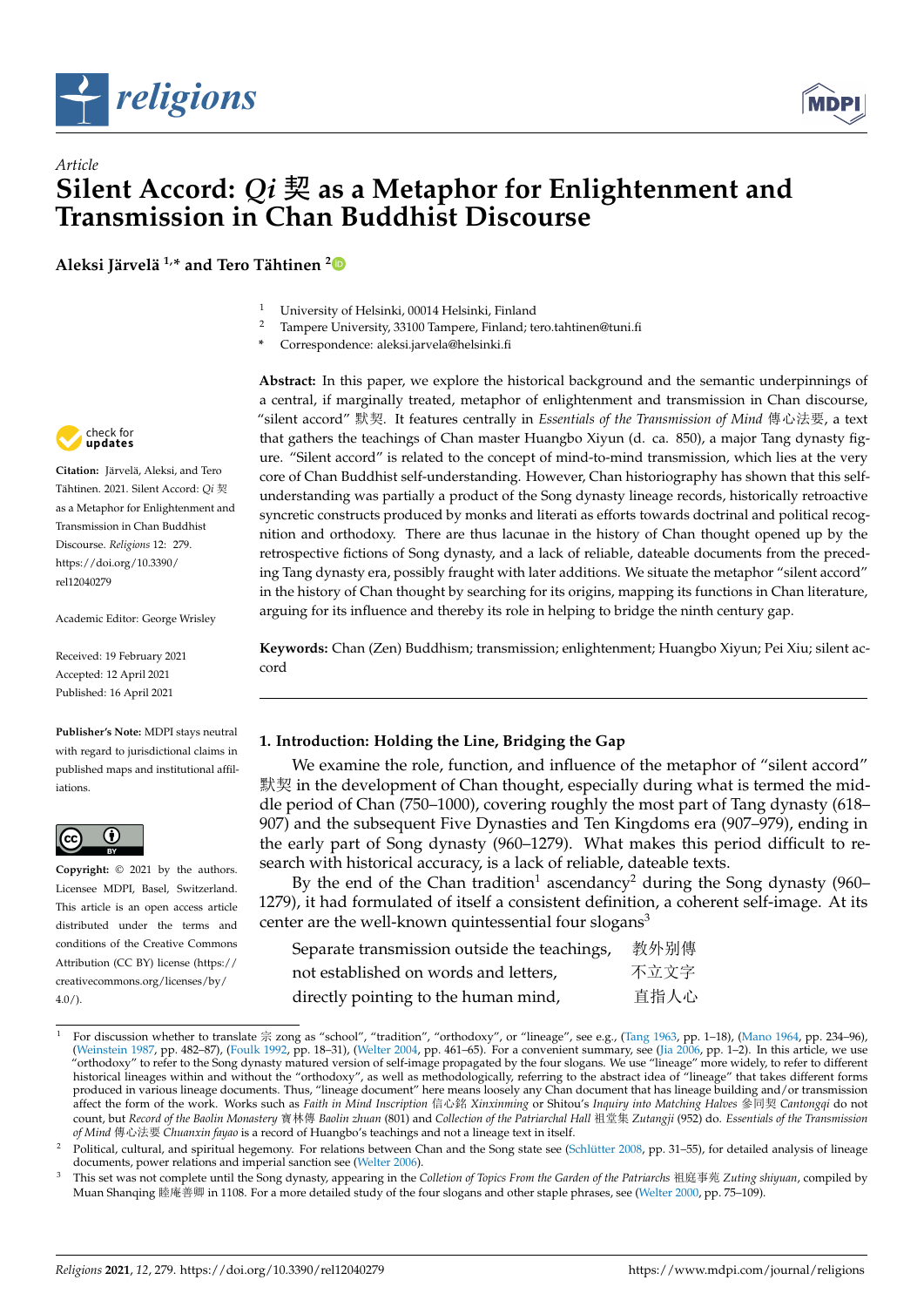seeing one's nature and becoming a Buddha. 見性成佛

This self-image was based on an understanding of its own history that has been shown to be rife with retroactive fabrications, and a considerable part of the study of Chan is the study of how, when and why these fictions and fabrications came to be [\(Yampolsky](#page-20-6) [1967\)](#page-20-6), ([Lai and Lancaster](#page-19-3) [1983](#page-19-3)), [\(Broughton](#page-19-4) [1999\)](#page-19-4), ([Heine and Wright](#page-19-5) [2000](#page-19-5)), [\(McRae](#page-20-7) [2003](#page-20-7)), [\(Jia](#page-19-2) [2006](#page-19-2)). However, while much of the narratives of such key concepts as lineage, legitimacy, orthodoxy and transmission, around which these four phrases were formulated, are made of the stuff of myth, they are no less central by fact of their fictionality.<sup>4</sup> For they are the concepts through which the questions regarding enlightenment, its doctrinal basis, and practices of acquisition and propagation, were negotiated.

*Essentials of the Transmission of Mind* 傳心法要 *Chuanxin fayao* (hereafter *Essentials*), a text recording the teachings of Huangbo Xiyun 黃檗希運 (d. ca. 850) presents an interesting study. According to the text's preface (857), Huangbo's teachings were written down by Pei Xiu 裴休 (787 or 797–860), both an eminent politician and a serious Buddhist scholar and practitioner. In the year 821, Pei received a government assignment in the southern Jiangxi province and came into contact with the famous Chan master Huangbo living in the area. According to his own account, year 842 Pei invited master Huangbo to teach Dharma in Longxing temple and questioned him tirelessly about the Dharma. Later on, Pei Xiu compiled their dialogues to two texts titled<sup>5</sup> *Essentials* and *Wanling Record* 宛陵錄<sup>6</sup> [\(Wright](#page-20-8) [2004](#page-20-8), pp. 109–10).

In *Essentials*, Huangbo establishes what he terms "silent accord" 默契. This concept embodies his way of addressing the question of enlightenment and transmission in light of the problem of language as a vehicle of truth.

As was suggested by the first slogan 教外別傳, sidestepping for the moment the question of separateness,<sup>7</sup> the action of transmission (傳) lies at the core of the Chan worldview. According to the slogans, supposedly unlike the more textually and scholarly oriented Buddhist schools, Chan prided itself as a lineage that transmitted the Buddhadharma without depending on scriptures or other external forms, but directly and intimately from mind to mind. When a Chan master recognized that a student had reached an equal state of enlightenment and granted him a Dharma transmission, the student became a member of the Chan lineage, which traced its roots back to historical Shakyamuni Buddha. In essence, this means that the receiver of Dharma transmission was seen as a living Buddha [\(Schlütter](#page-20-9) [2007,](#page-20-9) p. 381).<sup>8</sup>

That transmission from mind-to-mind was essential, as from the very beginning, Chan rhetoric was bound by the Mahāyāna concept of  $\sin \theta$  *anala*—the emptiness of all things. As nothing has self-nature, even the truth of enlightenment cannot be a *thing*. Therefore, what is transmitted through the lineage cannot be any-*thing* either, because what is transmitted is no-*thing*. As no-*thing*-ness cannot be exhaustively verbalized, language becomes problematic. Transmission and lineage, then, became important as enlightenment became increasingly difficult to doctrinally debate. The problem that might seem negligible from the point of view of meditation praxis, was vexing from the point of view of establishing an independent tradition and producing the requisite documents for it.

These problematic conditions led in the end to the lineage-based orthodoxy that reached its mature form during the Song dynasty. The resolution was built on what McRae calls the "genealogical model", a perpetual familial system that is based on organizing lineages through which enlightenment, the ultimate meaning of Buddhism

The first of McRae's rules of Zen study is "It's not true, and therefore it's more important." [\(McRae](#page-20-7) [2003](#page-20-7), p. xix).

The titles are probably given later and taken from Pei Xiu's preface.

<sup>6</sup> (T.2012A) and (T.2012B) *Wanling Record* has more issues regarding later additions, so we are dealing mostly with the text of *Essentials*.

<sup>7</sup> This last addition to the set of slogans was a point of contention because of its argument of being separate rather than harmonious with other teachings and was by no means readily accepted ([Welter](#page-20-5) [2000](#page-20-5), pp. 81-94).

Also, ([Buckelew](#page-19-6) [2019\)](#page-19-6) has argued that the transmission of orthodoxy is not the same thing as transmitting Buddhahood.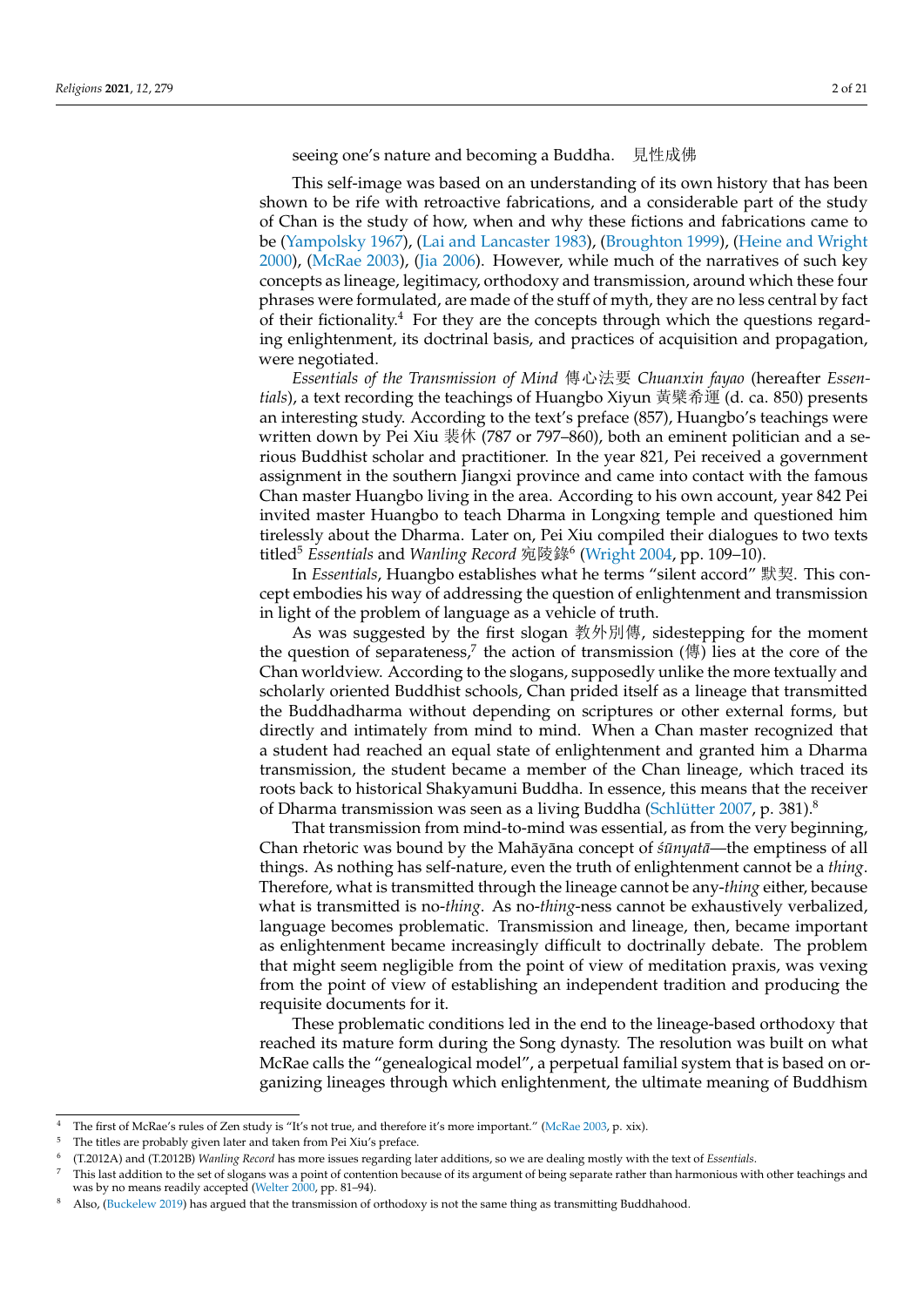itself, is transmitted down generationally, from master to student ([McRae](#page-20-7) [2003,](#page-20-7) pp. 7–8). This genealogical model took form in and as historical Chan lineage based documents and literary genres such as "flame histories" 燈史 (*dengshi*). These documents recorded the biographies, teachings, sayings and dialogues of Chan masters, and organized them according to lineage affiliation and in descending generational order, like a family tree. Central to these texts, and other related text genres such as "recorded sayings" 語録 (*yulu*), was what are often termed "encounter dialogues", records of exemplary dialogues where enlightenment is transmitted.

It is in these documents that portray, debate, and perpetuate lineages of transmission, where the big historiographical discrepancy of Chan is found. Following the simplified phase-chart of Chan history periodization<sup>9</sup> ([McRae](#page-20-7) [2003](#page-20-7), p. 13), the orthodoxy of the Chan slogans takes place halfway through the Song dynasty Chan phase (950–1300).

The discrepancy between the Song dynasty version of Chan history and the documents of the early Chan (600–900) phase found in Dunhuang at the turn of the 20th century present a clear epistemic and textual gap. The documents that supposedly detail the histories and records of middle Chan (750–1000) period, are either written, rewritten or edited during the Song dynasty period. The scarcity of reliable documents from middle Chan period makes its actual history most difficult to accurately and reliably construe. An inevitable result of the gap in dateable documents is that, while the middle Chan period seems to produce many of the ideas found in the Song dynasty Chan orthodoxy in some precursory form, separating original and additional layers of texts is often inconclusive.

The text of *Essentials*, along with it its portrayal of the "silent accord" is situated in the gap of the middle Chan period. While the text has supposedly been in circulation since 857, the first extant public version of the text can be traced to its inclusion in the second flame history *Tiansheng guangdeng lu* 天聖廣燈録 (1036) and subsequently added to a later edition of the first flame history *Jingde chuandeng lu* 景徳傳燈録 (1004) in 1048. However, we consider Huangbo's metaphor central to the development of the Hongzhou 洪州 School, and if not a conceptual forerunner, at least an impetus in the development of the "encounter dialogue": the *sine qua non* of the matured genealogical model. *Essentials* seemingly even connects "silent accord" with precursory forms of the four slogans, although this may be a later addition.

Therefore, we trace the outlines of metaphor and its connotations with two aims. One is the historically linear life and development of the metaphor of the character *qi*. We will go through the historical background taking apart its root metaphors in early Chinese literature, and trace its entrance into Chan rhetoric. We compare texts on the cusp of the middle Chan period with Huangbo, in order to map the nature and role of the metaphor. Secondly, we investigate the metaphor's meaning and influence in Chan thought after Huangbo and its potential to function as one stepping-stone over the lacuna of middle Chan textual history.

#### **2. Etymology and Metaphor of** *Qi* 契

The Chinese character 契 qi has an old variant 栔 that consists of three parts: 丯 (probably depicting carved lines on a surface), 刀 (*dao*, "a knife") and 木 (*mu*, "a tree"). Hence, the dictionary *Shuowen jiezi* 說文解字 gives the variant 栔 a straightforward and concrete meaning: "to carve" (刻) *ke* (SWJZ, 251). This can be seen for instance in a proverb 契船求劍 (*qichuan qiujian*) "to carve a mark on the boat in order to find the sword", which derives from a well-known allegory from the *Lüshi Chunqiu* 呂氏春秋:

The periodization follows a logic produced by the retroactive view of history, and groups into any one period all things paradigmatic of its time. A new shift in a paradigm begins a new period even if the previous has not run its full course, e.g., the Hongzhou School of Mazu, its new concepts, styles of dialogue, texts, and geographical area of activity separate it from the early period, although they partially overlap in time.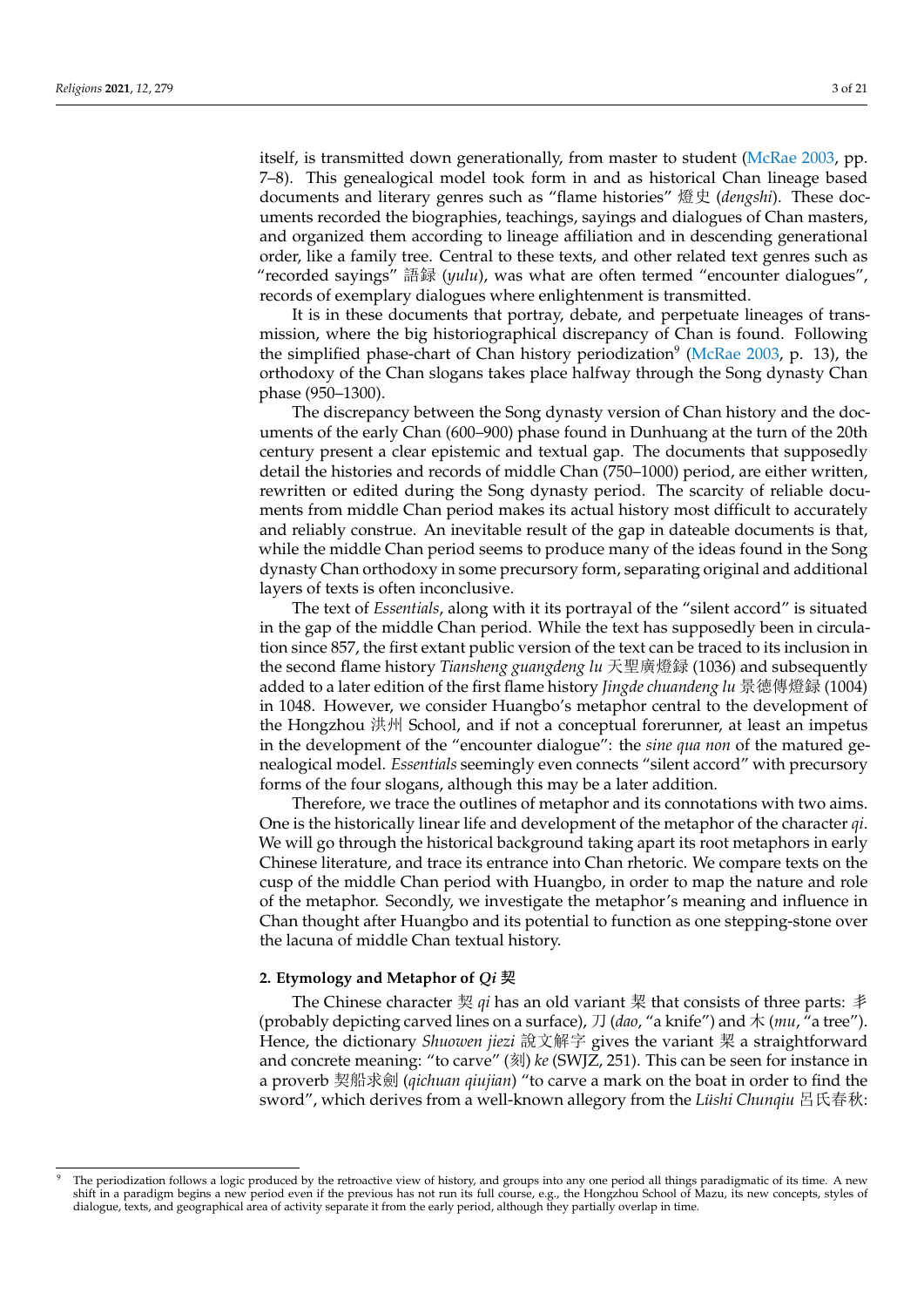A man from the state of Chu was crossing a river in a boat when he happened to drop his sword into the water. Hastily, he carved a mark on the side of the boat and told himself: "This is the place where my sword fell." When the boat finally stopped, he dived into the water next to the place pointed by the mark in order to seek for his sword.

楚人有涉江者,其劍自舟中墜於水,遽契其舟曰:「是吾劍之所從墜。」舟止, 從其所契者入水求之。(Ctext, 察今)

Here 契 is a verb meaning "to carve" and a part of a sentence "to carve a mark on the side of the boat", using some kind of a pocketknife that a person can carry with oneself. It is also repeated in the last sentence as a part of a grammatical compound 所契者, which makes it a noun phrase, meaning "the place of carving" or simply "a carved mark".

Originally, this idea of carving was closely related to carving of the so-called oracle bones, i.e., pieces of ox scapula or turtle plastron, which were used as tools for ancient Chinese divination, mainly during the Shang dynasty 商朝 (around 1600– 1046 BCE). The remnants of this practice can be seen in the 3rd text of a poem cycle "Mian" 緜 in the *Daya* 大雅 section of the *Shijing* 詩經:

The plains of Zhou are lush and luxuriant,

even violets and sowthistles are sweet as syrup.

So he started and laid out plans,

carved his questions to my tortoise shell.

It told which place was suitable for stopping,

and thus he build his house there.

周原膴膴 菫茶如飴 爰始爰謀 爰契我龜 曰止曰時

築室于茲

(SJDB, 766)

The poems of both *Xiaoya* 小雅 and *Daya* sections of *Shijing* consist mainly of courtly panegyrics and dynastic hymns that praise the worthy founders of the Zhou dynasty. Unsurprisingly, this poem begins with a praise of the pastoral delights of the fertile Zhou plains into which a human figure appears. In order to receive instructions, he consults the spirits by carving his question on a tortoise shell, which was then heated up. Finally, the surface of the bone cracked, and he (or most probably his priests) was able to read the answers from their labyrinthine crevices. In this poem, the spirits instruct him to settle down in the Zhou plains and that becomes the location of his—and implicitly also his people's—dwelling.

In both of these examples, the character  $\mathbb{R}$  refers to the act of carving on a very concrete level. However, in other occasions, its meaning becomes more abstract and metaphorical; thus, *Shuowen jiezi* gives 契 a meaning "(great) agreement"(大約) *dayue* (SWJZ, 592). This usage can be seen for instance in the terse and enigmatic 79th chapter of *Daodejing* 道德經 in which it is used in two different places but with similar meaning:

Even after calming down a great anger, some remnants of it still remain. How can this be goodness? Therefore, a sage keeps his part of the deal but does not demand payback from others. Those with virtue concern themselves with the deal. Those without virtue concern themselves with the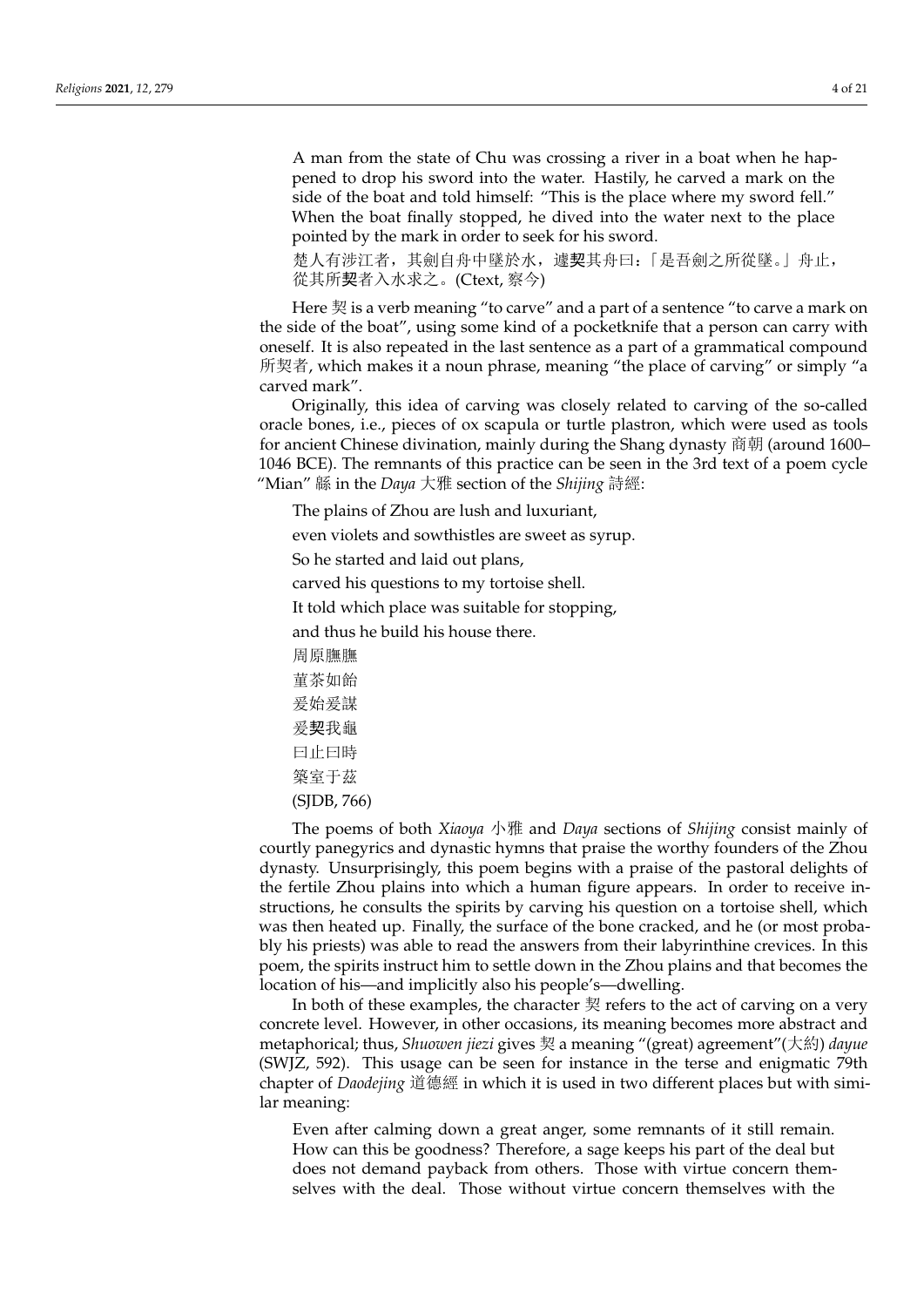debts. The Way of Heaven has no favorites; it always sides with the good ones.

和大怨,必有餘怨; 安可以為善?是以聖人執左契,而不責於人。有德司契, 無德司徹。天道無親,常與善人。(Ctext, 《道德經》)

The short chapter talks about making deals and how to approach the demands and situations related to them. In ancient China, it was customary to use carved, twopart tallies as a sign of an agreement or a loan. Each side got one part of the tally and, thus, neither side was unable to claim that the deal has been fulfilled or the loan repaid without having both parts of the tally ([Chen](#page-19-7) [2016](#page-19-7), p. 342, n. 2).<sup>10</sup>

So, here, the compound 左契 should actually be translated as the "left part of the tally" or, as John [Minford](#page-20-10) [\(2019](#page-20-10), p. 298) does, "left-hand Tally". The left side of the tally was traditionally reserved for the creditor and the right side for the debtor (ibid., p. 299). The character is repeated in a sequence 有德司契,無德司徹, which, according to [Chen](#page-19-7) ([2016,](#page-19-7) p. 343), should be understood as two similes: those with virtue are broad-minded like those who have many (left-hand) tallies and those without virtue are harsh like tax-collectors.<sup>11</sup> So, in Chen's interpretation, the tally 契 becomes a metaphor for virtue 德. And those with virtue resemble people who possess several left-hand tallies—an image that alludes to generosity and self-sufficiency.

Nevertheless, the essential point of the quotation is that 契 refers to a two-part deal-making device which also has an abstract meaning, "to agree". This leads to an even more far-stretched and wide meaning, seen in the finale of Tao Yuanming's 陶 淵明 (365?–427) "Peach Blossom Spring" 桃花源記:

I wish to ask the ordinary people of this world,

how do you survey the things beyond clamour and dust?

I myself wish to rise up to the sky with a light wind,

and soar high searching for kindred spirits.

借問遊方士 焉測塵囂外 願言躡清風 高舉尋吾契 (TYMJ, 345)

The "Peach Blossom Spring" is the most famous Chinese utopian text describing an ideal community living in paradisiacal harmony with nature unaware of the outside world. The text ends with a verse-form poem which praises the famous historical Chinese recluses and juxtaposes the fictional community with them. In doing so, the poem celebrates the idealized, natural way of living that lacks both king's taxes and recorded calendars. In the last verses, the speaker—who has, by chance, visited the idyllic community—shows his disdain for the mundane world and his wish to (re)unite with the humble rustics living in the hidden seclusion.

He imagines himself in the form of a bird riding the wind and soaring high in the sky. The very last part of the poem 尋吾契 shows yet another way of using 契. According to Wen Hongqian's explanation, in this context, 吾契 should be understood as "people with whom I share the same aspirations" (與我志趣相同的人) and 契 simply as "to unite" (合) *he* (TYMJ, 346, n. 47). A. R. [Davis](#page-19-8) ([2009,](#page-19-8) p. 197) translates 尋吾契 as "seeking my fellows", which is not incorrect, but we would take one step further and make it clear that the people in question are not merely the speaker's "fellows" (i.e., friends) but, above all, intimate companions with whom he shares a deep spiritual bond—hence, "kindred spirits".

<sup>10</sup> See also ([Robson](#page-20-11) [2008,](#page-20-11) pp. 135–36) for discussion of a cognate term 符 *fu*.

有得的人就像持有錯據的人那樣寬裕,無德的人就像掌管稅手的人那樣苛取.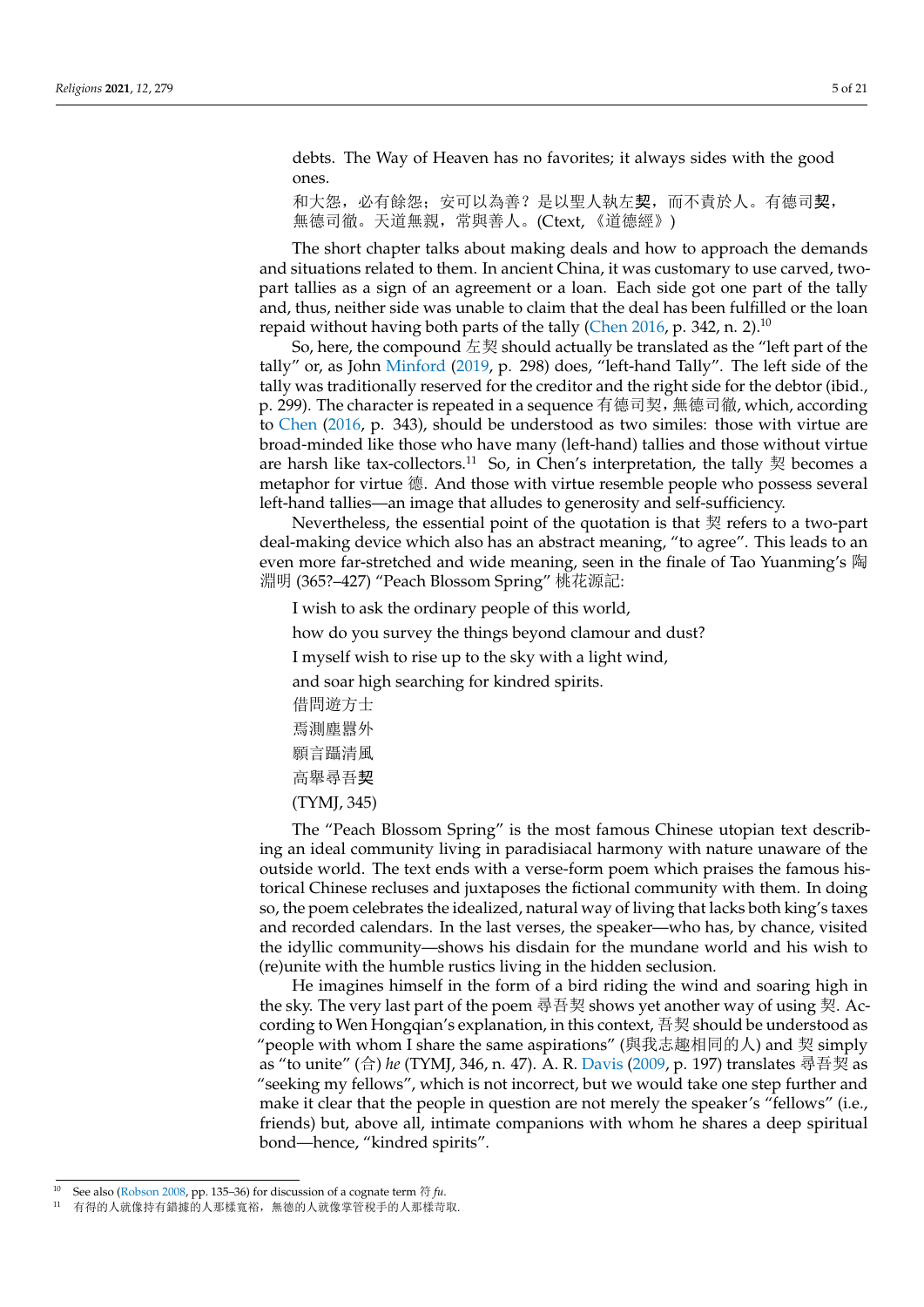In Tao's poem, the character 契 indicates closely-knit human connection where both sides share similar values and ideas. Obviously, this abstract idea has a direct connection with the concrete function of a tally  $(\frac{1}{2})$  discussed above: as both sides of a tally should fit together seamlessly and only when put together they form a whole, in similar fashion two kindred spirits match with each other (on a metaphorical level) and create a seamless union of mutual understanding. Hence, we can see a clear and evolving continuation of the meanings of 契 in the historical examples we have already mentioned: to carve (*Lüshi Chunqiu*)*→*to divinate (*Shijing*)*→*a tally/a deal (*Daodejing*)*→*to unite/kindred spirits (*Peach Blossom Spring*).

# **3.** *Qi* **as a Sign of the Times**

契 in Buddhist texts has a variety of uses and meanings, both as a noun, as a verb, and often a qualifier in compound expressions. Earlier uses of this ideogram take the basic meaning "to tally", or "to accord." Its most representative example being the compound 契經, "according sutras", or the "tallying constant". Here, *qi* has the qualifying meaning of according with the ultimate truth, underlining the idea that sutras are truly words spoken by Shakyamuni Buddha and contain his teachings. They are the true word.

During the Tang dynasty in Buddhist rhetoric, *qi* begins to acquire the meaning of "understanding", "enlightenment", or "awakening", through a metaphorical shift based on the meaning of "tally". It is related to a vague group, a mixture of old and new metaphors coming together around the turn of the eighth century. The specifics of this question fall beyond the scope of this article, but it is possible to attribute these syncretic developments to the debates regarding gradual and sudden awakening,<sup>12</sup> and the appearance of esoteric Buddhism in China, with its new metaphors and terminologies, to which new meanings were then affixed.

*Qi* figures in new verbal compounds such as 契會 "to understand", 契悟 "accord with awakening", and 契心 "to accord with the mind" that gradually increase in use from the turn of the eighth century and accelerate by the turn of the ninth.<sup>13</sup>

In what are termed Northern Chan texts, belonging to the early Chan period, we can glean the sporadic appearance of *qi* in a general context of "to understand". The *Records of the Teachers and Students of the Lank˙ a[vat ¯ ara] ¯* 楞伽師資記 *Lengqie shizi ji* by Jingjue 浄覺 (683–750), assumed to have been written around the first two decades of the eighth century is one example:

Since coming to this country, I have not even seen people who cultivate the Path, much less anyone who has pacified mind. I often see people who go along creating *karma*, who have not merged with the path. [\(Cleary](#page-19-9) [1986\)](#page-19-9)

至此國來。尚不見修道人。何況安心者。時時見有一作業。未契於道。

(T.85.1284a19–20)

Another can be found in the Northern School lineage text *Annals of the Transmission of the Dharma-treasure* 傳法寶紀 *Chuan fabao ji*, from 712:

[Tao]-hsin always guided [Hung-jen] with care, so that [the student] became discerningly enlightened himself. Although he never looked at the Buddhist scriptures, he understood everything he heard. ([McRae](#page-19-10) [1986](#page-19-10), p. 263)

信常以意導、洞然自覚。未視諸経論、聞皆心契。[\(Yanagida](#page-20-12) [1971,](#page-20-12) p. 386)

<sup>&</sup>lt;sup>12</sup> For discussions on the sudden vs. gradual debate, and its background in doctrinal classifications, see ([Gregory](#page-19-12) [1987\)](#page-19-11), (Gregory [2002](#page-19-12)), [\(Mun](#page-20-13) [2006\)](#page-20-13). For its effects on Chan hermeneutics see [\(Buswell](#page-19-13) [1988\)](#page-19-13).

<sup>13</sup> ([Sharf](#page-20-14) [2002](#page-20-14), p. 51) notes about the situation of the end of the eighth century: "But it would be misleading to overemphasize the role of any specific exegetical or philosophical tradition in the emergence of the rhetorical style and lexicon common to these works. Rather, these early Ch'an (or "proto-Ch'an") compositions reflect a shared literary culture and a shared interest in expressing their understanding of Buddhism in a concise and elegant Chinese idiom, circumventing the more technical rubrics of the Buddhist commentarial tradition.".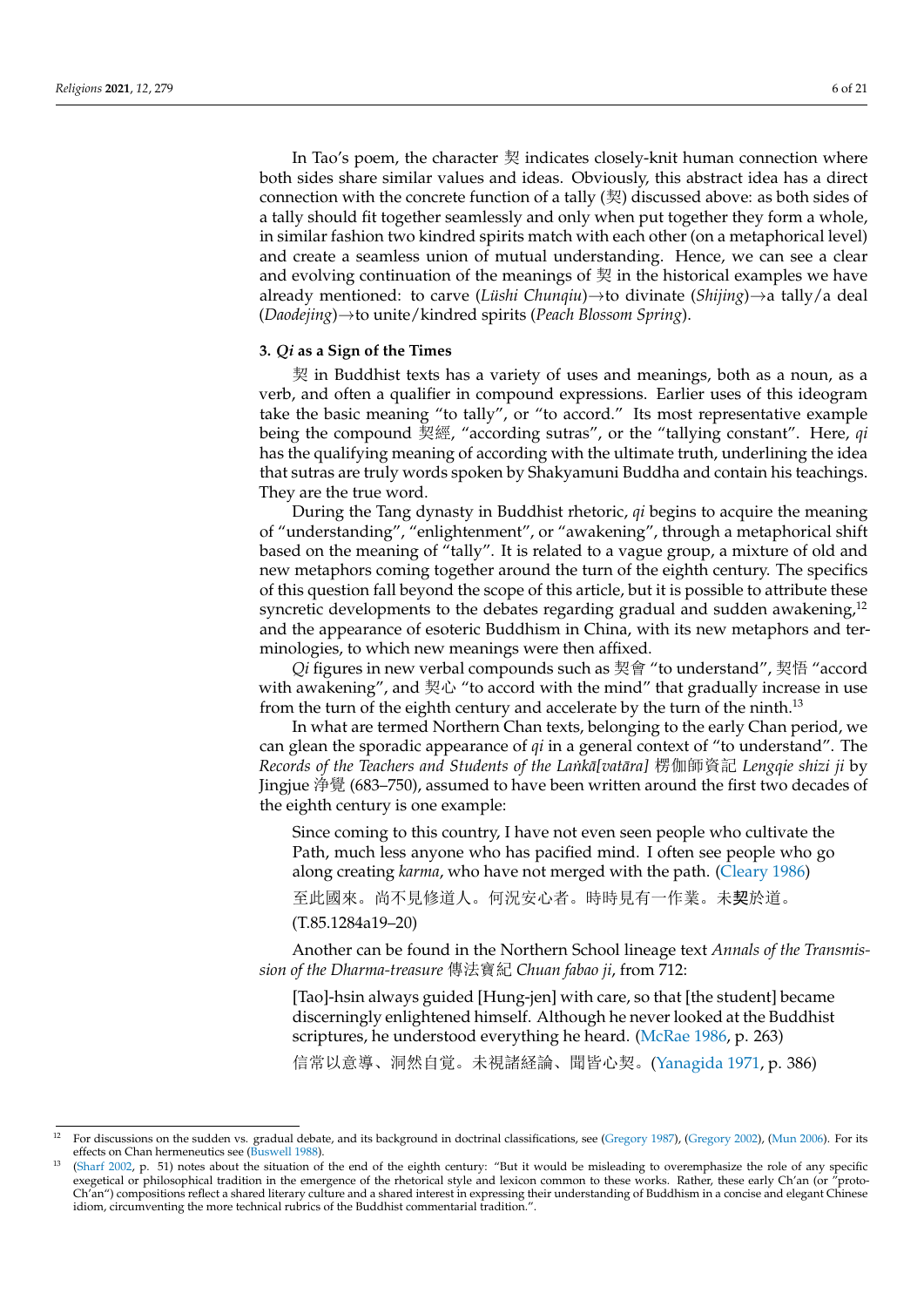Other metaphors being grouped with *qi* in enlightenment related contexts were e.g., "seal" 印 *yin*, and "tally" or "amulet" 符 *fu*. <sup>14</sup> They are based on similar metaphorical structures. The "seal" is related to older sutra-based metaphors, it is the proof of correct Dharma as used in 三法印 *sanfayin* "three marks of true Dharma", or alternatively 海印三昧 *haiyin sanmei* "ocean-seal samadhi"<sup>15</sup> where it refers to the mirror-like state of enlightenment of Shakyamuni Buddha, his mind reflecting (duplicating) all phenomena without distortion, as a seal duplicates its engraved pattern in the produced imprint exactly. Two-part magical amulets, tallies, which had imprints in the back, resembling Han dynasty imperial objects had already a pre-Buddhist history in China [\(Robson](#page-20-11) [2008,](#page-20-11) pp. 135–36). The combination of these associations produced connotations of mysterious power, authority and charismatic charm. The close connection of these metaphors is clearly formulated in Huangbo's thoughts on transmitting enlightenment:

Ever since the Tathāgata entrusted the Dharma to Kāśyapa, it has been transmitted through impressing the seal of the mind on the mind. The two minds are not different. If the mind-seal is impressed in emptiness, it does not produce its pattern [impress]. If it is impressed on things, it does not become Dharma. Therefore, it is impressed with the mind on the mind, as the two minds are not different. However, the one sealing and the one sealed are difficult to match. Therefore, those who have attained it are few. 自如來付法迦葉已來。以心印心。心心不異。印著空即印不成文。印著物即 印不成法。故以心印心。心心不異。能印所印倶難契會。故得者少。

(T.48.0382a15–18)

Of the early Chan period, the so-called Northern Chan texts did not yet display the idea of "silent accord", but in the later part of the period, as the so-called Southern Chan makes its entrance in the teachings of Shenhui, we witness the first formulations of this metaphor. As Huangbo and the Hongzhou School belong clearly to the middle Chan period, we shall first address three texts that are transitional—influential if not quite part of the middle Chan paradigm: records of Shenhui's public lectures; the Baotang School's text *Record of the Dharma-Jewel Through the Generations*, or *Lidai fabao ji* 歷代法寶記; and Guifeng Zongmi's 圭峰宗密 (780–841) *Chan Prolegomenon* 禪源諸 詮集都序.

## **4. Shenhui's** *Definitions*

Heze Shenhui 菏澤神會 (684–758) was a Chan monk, famous for his public lectures held in the 730s when he levelled his accusations on what he termed the Northern School of Chan, the followers of Yuquan Shenxiu 玉泉神秀 (606–706). He argued that they taught an inferior teaching of "gradual practice" against the orthodox teaching of "sudden awakening" of the Southern School, and that the title of the sixth patriarch of Chan belonged rightfully to his teacher Huineng 惠能 (638–713) from whom it had been usurped by the Northern School. These lectures were held between 730 and 732.<sup>16</sup> Most of his accusations were heavily polemical and his assessment of so-called Northern School unfair. The Heze tradition was not active for long, being overshadowed by the presence of the Hongzhou School by the turn of the ninth century and dying out by the Buddhist persecutions of 845. However, many of Shenhui's rhetorical strategies and formulations were highly inventive and ended up being absorbed into the general Chan lingo.<sup>17</sup>

From the Dunhuang caves were found text fragments of what professes to be an actual record of the 734 public debate collected under the name *Definition of the Truth*

<sup>14</sup> For Zongmi's use of the tally metaphor see [\(Broughton](#page-19-14) [2004,](#page-19-14) pp. 16–18).

<sup>15</sup> For discussion on oceanic reflection see e.g., ([Gregory](#page-19-12) [2002](#page-19-12), pp. 154–57).

<sup>&</sup>lt;sup>16</sup> 開元 Kaiyuan (18), and (20), for further information about the dating see ([McRae](#page-19-15) [1987](#page-19-15), p. 234) and additional context see ([Welter](#page-20-4) [2006](#page-20-4), pp. 31-33).

 $17$  ([Gregory](#page-19-12) [2002](#page-19-12), p. 22) notes that although Shenhui is seen as a radical polemicist, his actual immediate influence was quite restricted.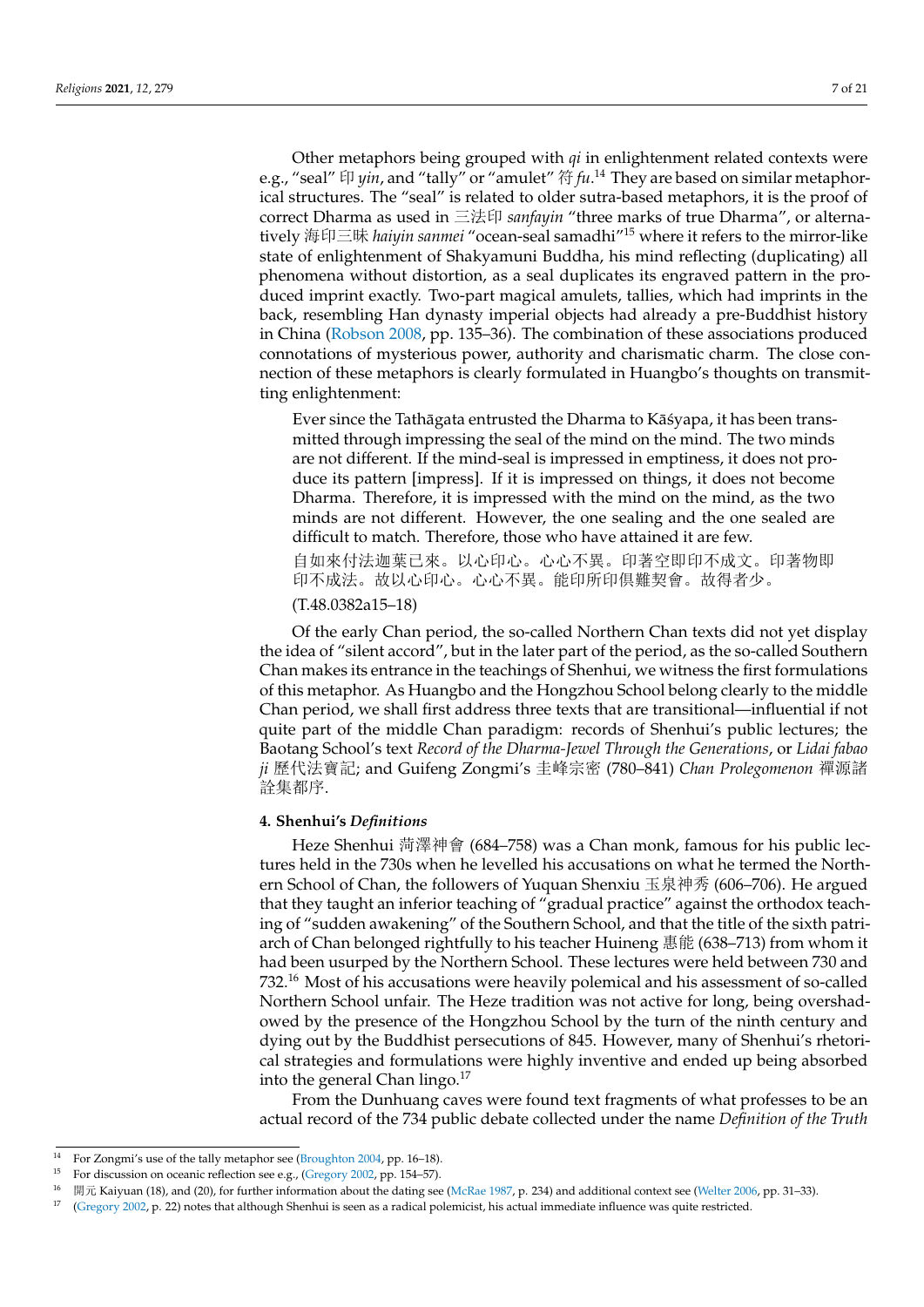*of Bodhidharma's Southern School* 菩提達摩南宗定是非論 (hereafter *Definition*). This text was not written by Shenhui himself, but by his lay disciple Dugu Pei 獨孤沛 (dates unkown), possibly around the year  $745<sup>18</sup>$  The history of this text is quite complex, as it exists in different, fragmentary versions, and possibly contains many later additions, $19$  but for our purpose, the main episode of interest is not compromised. In the preface to *Definition* we find the famous story of Huike 慧可 (487–593) cutting off his arm and offering it to Bodhidharma as proof of his sincerity in his quest for the Dharma. Bodhidharma 菩提達摩 (d.u.) affirms Huike's gesture and takes him as his disciple. After this episode the text states in verse:

Bodhidharma, having thus opened up the Buddha knowledge, "intimately according," also transmitted a robe as the proof of Dharma, and conferred them to Huike.

達摩遂開佛知見, 以為**密契**, 便傳一領袈裟, 以為法信, 授與惠可 ([Hu](#page-19-16) [1988](#page-19-16), p. 459)

The Dunhuang Museum manuscript of this text (敦博本), additionally contains the following expressions regarding transmission:

The inner transmission is that of the "accord with the Dharma", with it the certified mind is sealed; the outer transmission is that of the robe, with it the principle meaning is settled.

内傳法契、以印證心。外傳袈裟、以定宗旨. (Db-077r-0045)<sup>20</sup>

These can be considered the first formulations of something akin to "silent accord." Of interest to us here are two elements. First is the use of the term "intimate accord." The second is the role of the robe. Regarding the phrase "intimate accord", at least two things speak in favor of this being peculiar to Shenhui. We know that Shenhui, or Dugu Pei, borrows lineage structures from the Northern School transmission text *Annals of the Transmission of the Dharma-treasure* or *Chuan fabaoji* 傳法寶 紀,<sup>21</sup> even though he publicly disparages them. As was noted above, in this Northern Chan text, the character *qi* was not directly connected to the idea of transmission, it praised the mental acuity of Hongren, so Shenhui's metaphor contains a new idea. The other reason is that in the exhaustive analysis of the text in ([Ibuki](#page-19-17) [2020\)](#page-19-17), he argues that these terms 密契 and 法契 are at the core of Shenhui's thought and are therefore difficult not to consider his original formulations ([Ibuki](#page-19-17) [2020,](#page-19-17) pp. 108–7).

The presence and role of the robe is also of interest. Shenhui argues here that the robe functions as proof of the correctness of the Dharma. This insignia-like object can be seen to have two functions. First, it guarantees by definition, unilineal transmission. As the robe is passed down from one generation to the next, Shenhui presents control of the correct source of transmission by way of access to insignia, rather than engaging in debate with a supreme doctrinal formulation of enlightenment. Second, and following this, the presence of the insignia helps to distract the focus away from the substantial side of the debate of enlightenment itself. The sealing of the mind, and the bestowal of the robe are two sides of the same coin. "Intimate" for Shenhui, has also the meaning of secret, not public, accessible only to the initiate.

 $^{18}$  ([McRae](#page-19-15) [1987](#page-19-15), p. 234).

<sup>19</sup> One manuscript (P.2045) was found by Hu Shi 胡適 (1891–1962) from the Pelliot collection in the 1930's and is included in his 神會和尚遺集, others after the war (P.3488). In the 1980s, one copy in good condition from the Dunhuang Museum (Db.077). A facsimile copy of this can be found in ([Yanagida and](#page-20-15) [Shiina](#page-20-15) [2001](#page-20-15)). For a detailed summary of the contents and relevance to Shenhui's thought, see [\(Ogawa](#page-20-16) [2007](#page-20-16), pp. 19–63). [\(Ibuki](#page-19-17) [2020\)](#page-19-17) argues that *Definitions* could be separated into the lecture records and what is referred to as 師資血脈傳 (*Shizi xuemai zhuan*) *The Biographies of Masters and Disciples of Chan Blood Lineage*, which could be Shenhui's own initial draft describing the transmission lineage from Bodhidharma that Dugu Pei used as a basis of his own text. For a detailed chart, see [\(Ibuki](#page-19-17) [2020,](#page-19-17) p. 91).

<sup>&</sup>lt;sup>20</sup> Available for perusal in the Ghent University website Database of Medieval Chinese Texts (found under DMCT project, 菩提達摩南宗定是非論 — — 敦煌 遺書 Db.077 (敦博本)的數位版本). The same section can also be found in the Pelliot collection text (P.2045r0034). [https://www.database-of-medieval](https://www.database-of-medieval-chinese-texts.be/views/texts/mcgbd_project/showText.php)[chinese-texts.be/views/texts/mcgbd\\_project/showText.php](https://www.database-of-medieval-chinese-texts.be/views/texts/mcgbd_project/showText.php) (accessed on 14 April 2021).

<sup>&</sup>lt;sup>21</sup> Written around the year 712 [\(McRae](#page-19-10) [1986,](#page-19-10) p. 33). Translation appended in (ibid., pp. 255–69).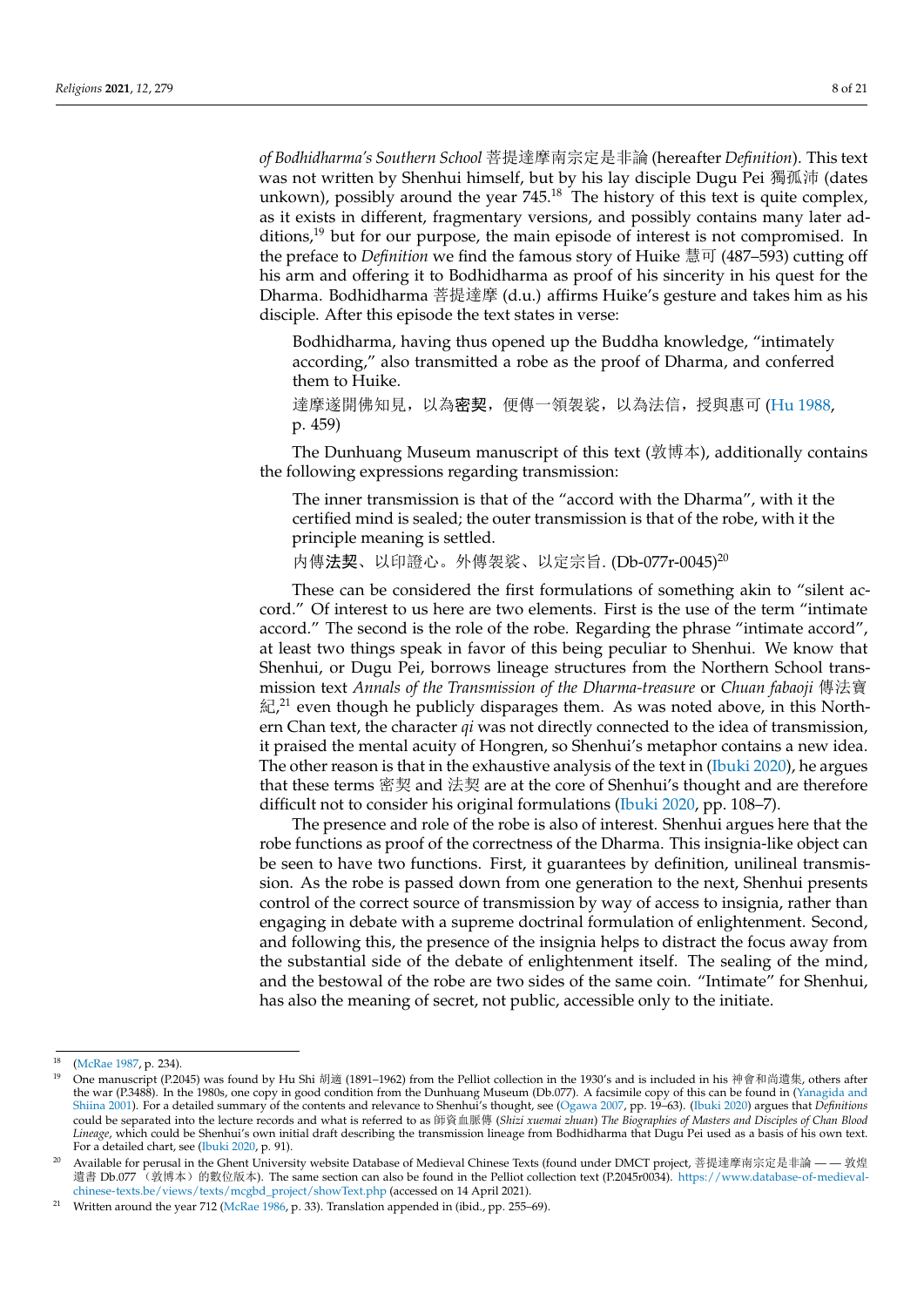The theme of "sealing the certified mind" (印證心), finds verification also in other contemporary, or close to contemporary, sources. Similar statements were made in a sermon by Mazu Daoyi 馬祖道一 (709–788), where he states that Bodhidharma "used the *Lankavatara-sutra* to certify the minds of all sentient beings, lest they not believe in that Dharma of the one-mind." ([Jia](#page-19-2) [2006,](#page-19-2) pp. 119–20) 唯傳大乘一心之法以楞伽經 印衆生心. 恐不信此一心之法 (T.48.0418b14–15).<sup>22</sup> The sutra functioned as an insignia of truth, so that he would be believed. Mazu could then explain the use of sutras as a mere "expedient means." As Mazu's teaching of the Buddha-mind was equivalent to the teachings of the sutras, sutras could ultimately be relinquished as having only instrumental value.

Establishing an exact dating or authorship for the *Definition* is not so important. That these expressions were used by Shenhui, or at least his close circle of followers and were in circulation in Shenhui's name can be attested to by the fact of their presence in the *Lidai fabao ji*, a lineage record of the Baotang School assumed to have been written between 774 and 781, in which we can observe direct borrowings from *Definitions*.

# **5. The** *Lidai fabao ji* **of Baotang**

The *Lidai fabao ji* professes to record the transmission lineage stories of Chan master Wuzhu 無住 (714–74). The record was an attempt to graft master Wuzhu into the lineage of the Silla Master Wuxiang (Musang) 無相 (694–762). It received hard rebuke from Wuxiang's actual Dharma heirs.<sup>23</sup> While the text itself was not without influence, as a school the Baotang was short-lived.

Dating the text to the turn of the 780s, means that there was ample time for Shenhui's lecture records to circulate south to the Sichuan area where the Baotang movement was active. The close to direct borrowings from Shenhui's *Definition* are evident.<sup>24</sup> In a section recounting the episode of Huike cutting off his arm in front of Bodhidharma, both the content of the story and the order of exposition are the same. The text remarks: "The Great Master then silently transmitted the mind-pledge, and passed on to him a kāṣāya robe." ([Adamek](#page-19-18) [2007](#page-19-18), p. 314) 大師默傳心契. 付袈裟一領 (T.51.0181a22–23).

Silent transmission of the mind-pledge is also mentioned when the record pits Bodhidharma against Gunabhadra. The text explains of the latter:

All of the above were translator-Trepitakas and not Chan masters. All of them transmitted the teachings of the written word. Patriarchal Master Dharma was in the lineage of the Chan Dharma. He did not bring a single word, [just] silently transmitted the mind-seal. [\(Adamek](#page-19-18) [2007](#page-19-18), p. 310)

以上盡是譯經三藏。不是禪師。達摩祖師宗徒禪法不將一字教來。默傳心印。 (T.51.0180b29-c02)

The reason for the contrasted positions of Gunabhadra and Bodhidharma was to discredit the Northern Chan text *Records of the Teachers and Students of the Lankā*[vat*āra*], which held the Chan lineage to start with Gunabhadra as the first patriarch, who then transmitted the *Lank˙ avat ¯ ara s ¯ utra ¯* to Bodhidharma ([Cleary](#page-19-9) [1986](#page-19-9), p. 32). Here, "silence" takes a stance against sutras and the false lineage of the North. The text also employs Shenhui's term "intimate accord":

He [Wuzhu] chanced to meet the white-robed layman Chen Chuzhang, whose origins are unknown. People then called him an incarnation of Vimalakīrti. From the moment that he met the Venerable [Wuzhu] he privately sealed their mutual understanding, and silently transmitted the mind-Dharma. Hav-

<sup>22</sup> This sermon is recorded in *Zongjing lu* 宗鏡錄, a later work, but ([Jia](#page-19-2) [2006](#page-19-2), pp. 119–20) argues the sermon to be authentic.

<sup>23</sup> E.g., *Beishan lu* 北山録 (806), see [\(Adamek](#page-19-18) [2007,](#page-19-18) p. 3).

<sup>24</sup> For Shenhui's influence on *Lidai fabao ji* see [\(Yanagida](#page-20-17) [1983,](#page-20-17) pp. 25–29).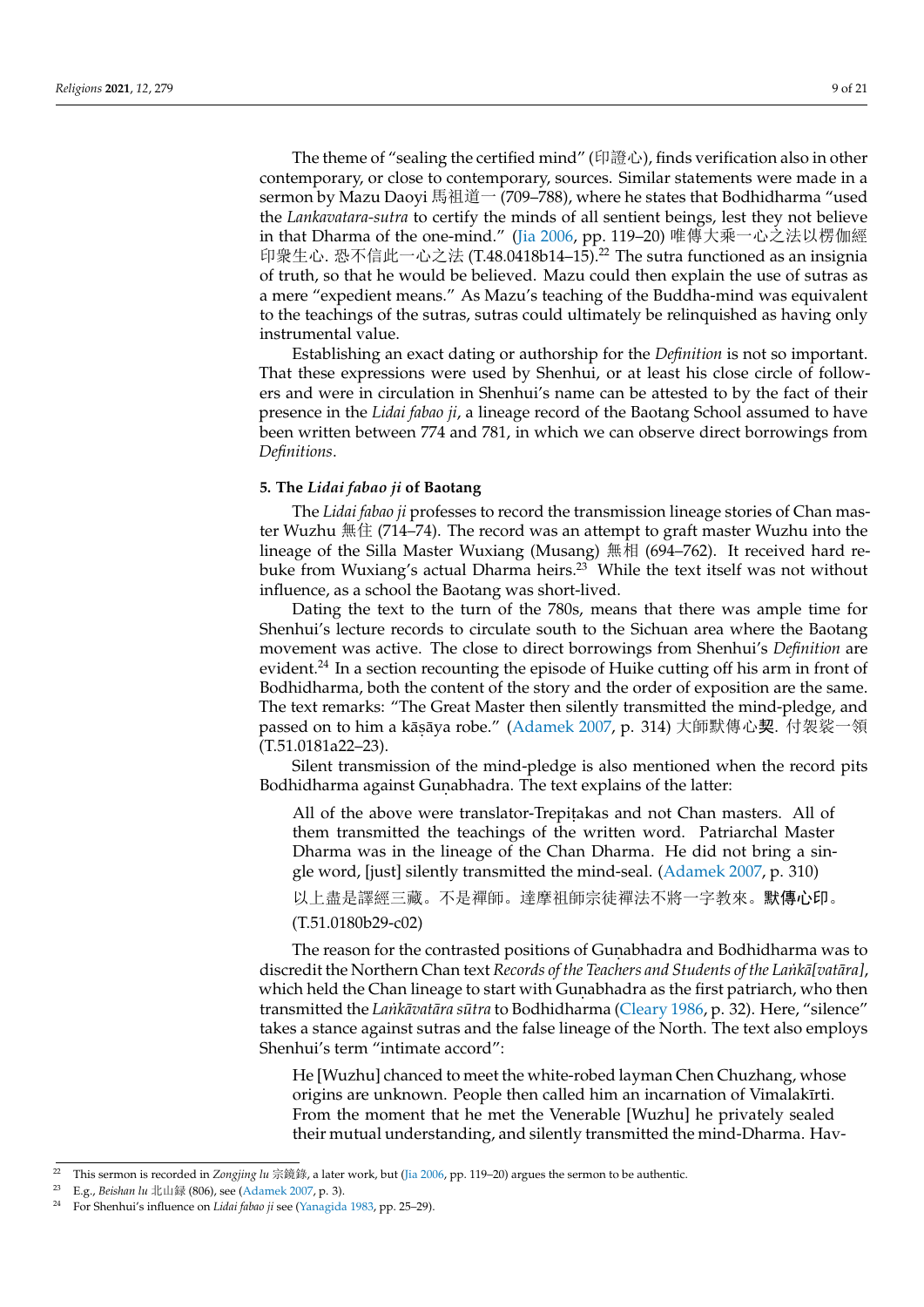ing obtained the Dharma, the Venerable completely cut through thinking and ceased all restless anxiety, abandoning phenomena and characteristics. ([Adamek](#page-19-18) [2007](#page-19-18), p. 346)

忽遇白衣居士陳楚璋。不知何處人也。時人號爲維摩詰化身。説頓教法。和 上當遇之日。密契相知。默傳心法。和上得法已。一向絶思斷慮。事相並除。 (T.51.0186a21–24)

This episode happens in the very beginning of the narrative and is the first encounter that leads Wuzhu on his quest for enlightenment, it is a far cry from a transmission event making the Dharma-heir of Wuxiang. Considering the marginal role this meeting has in Wuzhu's long and winding story arc, the use of the phrase in this episode seems very off-hand and formulaic and seems to hold no special meaning.

The silent "sealing" and "according" in *Lidai fabao ji* seems to have two distinct uses. The second episode refers in a very general manner to the idea that the Chan school's teaching has, throughout history, been transmitted secretly from person to person, rather than by way of sutras. The first and the third episodes follow Shenhui's *Definition*, where the according resembles the master deeming a person worthy of becoming a vessel of Dharma. The narrative point of view is that of the master's position, not that of the student's.

#### **6. Zongmi's** *Prolegomenon*

Guifeng Zongmi was a monk and member of the literati, considered the fifth patriarch of Shenhui's Heze tradition, as well as belonging to the Huayen tradition following Chengguan 澄觀 (738–839).<sup>25</sup> He is a significant figure for Chan historiography, because from his writings, the famous *Chan Prolegomenon* 禪源諸詮集都序 (T.2015), *Inquiry into the Origin of Humanity* 原人論 (T.1886), and his commentary of the *Scripture of Perfect Enlightenment* 圓覺經大疏 (X.234) give us reasonably accurate and dateable information of the Chan traditions of his time. He was also a contemporary of Huangbo, and while Zongmi's *Prolegomenon* is at times critical of the Hongzhou School's teaching, it serves as a valuable repository of knowledge, since at the time of its writing, it would possibly have been the teachings of Huangbo that he had in mind. These two figures are also connected by their friendship with Pei Xiu.

Zongmi indeed mentions "silent accord" in his *Prolegomenon*, but it is immediately clear that his approach is quite different from Shenhui's *Definition*. In Zongmi's *Prolegomenon* he explains how the principle Chan teaching has been misunderstood, and that it is for the sake of these people that he sets the record straight. Once again, it is the encounter of Bodhidharma and Huike that sets the scene for explaining "silent transmission", although Zongmi's version is completely different from the "arm cutting" scenario depicted in *Definition*. Zongmi sets the meeting of Bodhidharma and Huike in a context of explaining the concept of "natural knowledge," or wisdom, 知 *zhi*, which remains even after "all relations are cut off" (諸縁絶). This is to argue against the understanding that the mind is destroyed (斷滅) in the process of enlightenment, a criticism directed toward the Northern School. When Huike gives proof that his mind is not destroyed, but there remains what is "known only by oneself, for which there are no words" (了了自知言不可及) Bodhidharma recognizes Huike's enlightenment as correct.

So, as long as Huike's answers did not exactly match, he [Bodhidharma] would merely reject all mistaken ideas, urging him to practice, and dared not use the word "knowledge." Only once the person himself manages to awaken, can the teacher say "It is so." After the person himself has cleared and verified the essence, can the Master give his certifying and help to cut off all remaining doubts. This is why it is said "The Mind-seal is transmitted

<sup>25</sup> For Zongmi's biography and complications in affiliation with Heze Shenhui, see [\(Gregory](#page-19-12) [2002](#page-19-12), pp. 27–88) and [\(Broughton](#page-19-14) [2004](#page-19-14), pp. 12–16).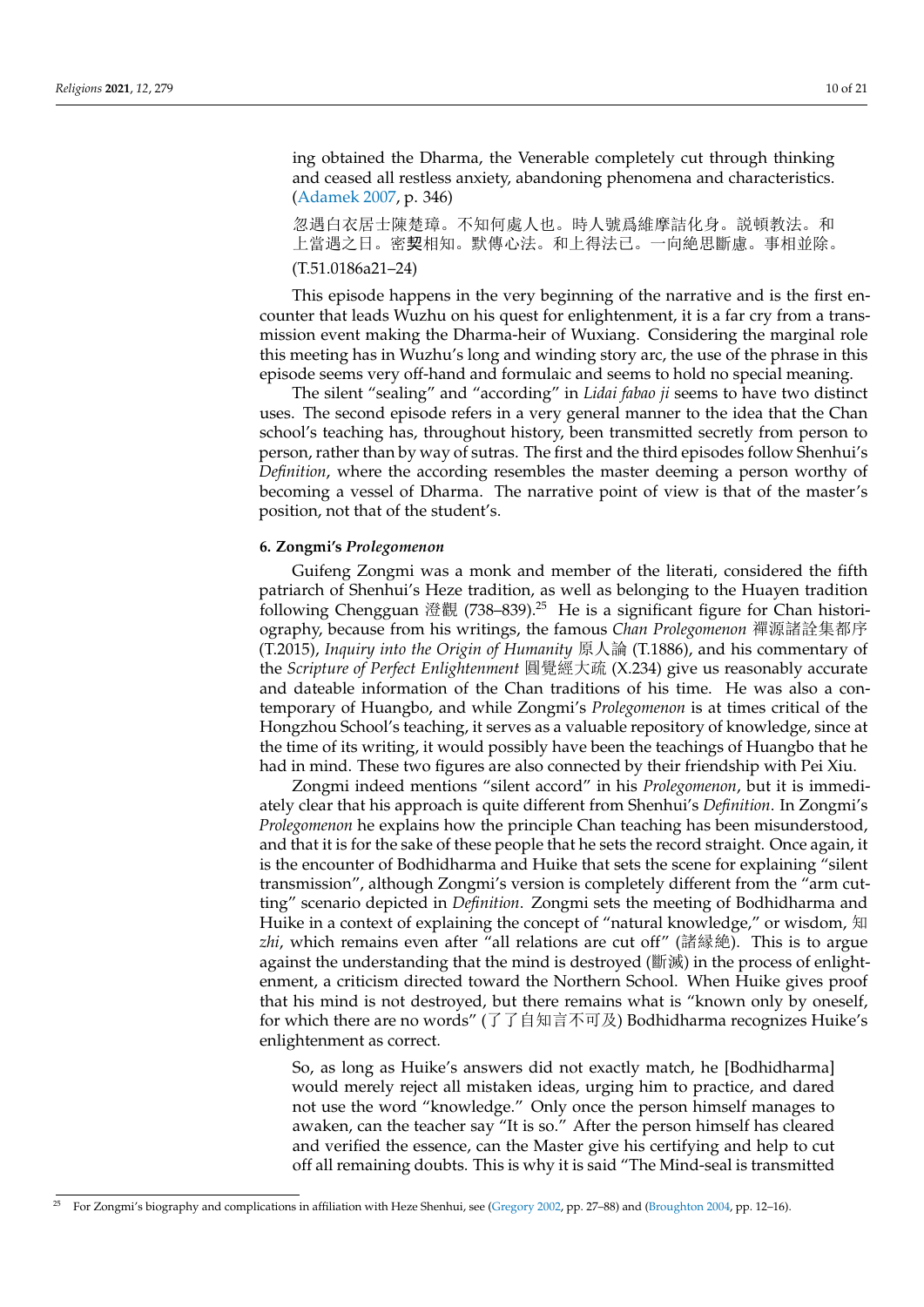in silence." Here "silence" means only, "not using the word 'knowledge'," not relinquishing the use of words entirely. This is the way of transmission up to the six patriarchs.

若所答不契。即但遮諸非更令觀察。畢竟不與他先言知字。直待自悟方驗實。 是親證其體。然後印之令絶餘疑。故云。默傳心印。所言默者。唯默知字。非 總不言。六代相傳皆如此也。(T.48.0405b08-15)

Zongmi's definition of what "silence" means is a rethinking of Shenhui's original idea. Zongmi frames his argument of natural knowledge by claiming that transmitting the mind in India using sutras and treatises was common. It was only in China that people "lost sight of the mind", "getting caught up in words and letters," and mistaking them for the real thing. This is the reason for Bodhidharma's relinquishing of letters and preaching the "mind" by saying that "mind" is a name only, its true body being without words. For Zongmi, the sutras contain the same truth as the wordless teaching and calling it "silent" is not to deny the use of language. It was only by relinquishing the term "knowledge", that Bodhidharma managed to teach it correctly. Zongmi continues:

In the time of Heze Shenhui, other schools were competing for their propagation and success. Even if they were chasing after the "silent accord," they were not able to achieve it. Shenhui recalled what had been prophesied by Bodhidharma, that "the teaching will hang by a string after six generations," and fearing for the principle meaning of the school to be destroyed, did his utmost to prevent this and preached clearly "The Excellent gate of Knowledge," leaving it to the shallowness or depth of practitioners' attainment. 至荷澤時他宗競播。欲求默契不遇機縁。又思惟達摩懸絲之記達摩云。我法 第六代後。命如懸絲恐宗旨滅絶。遂明言知之一字衆妙之門。任學者悟之淺 深。(T.48.0405b12-5)

This argument is constructed to vindicate Shenhui's teachings by completely reconfiguring them. Zongmi makes the point that it is the misconception of language, rather than the nature of language that is the problem. He argues that both Bodhidharma and Shenhui in their respective treatments of preaching "knowledge," acted out of necessity, by expediently responding to their circumstances. What Bodhidharma concealed, Shenhui brought to light for the sake of people. This shows how for Zongmi, the "silence" helps to build his own argument that is constructed around his own master metaphor of the "tally" 符, where sutras and the wordless teaching, gradual and sudden teachings, etc., are all matching halves of the great "tally" [\(Broughton](#page-19-14) [2004,](#page-19-14) pp. 16–17). Zongmi's project was to unite the scholarly side of Buddhist textual study with Chan praxis. His "accord" is a more complex philosophical concept that aims at the unity and tallying of the entire Buddhist cosmos, with all opposites included and explained, not a metaphor for transmission.

#### **7. In Southern Chan the** *Qi* **Is Silent**

The centrality of the concept of "silent accord" for Huangbo can be analyzed from a number of viewpoints. We should separate the question of its centrality to Huangbo from its role for the development of the Hongzhou School, and Chan in a larger context, as the proof for the first does not yet indicate proof of the latter.

There is little doubt about the role "silent accord" held for Huangbo. There is its appearance in the main text of *Essentials* and a gatha by Pei Xiu reflects the same message. As was noted above in the excerpt on matching minds, it can be seen as a very concrete, intimate activity that happens between the master and the student. It is as if the "sealing" is the more mechanical description of what happens, and "matching" the tally is the art of it. This sets Huangbo's formulation of the metaphor apart from the early Chan texts. Its centrality is also bolstered by Pei Xiu's "Transmission of the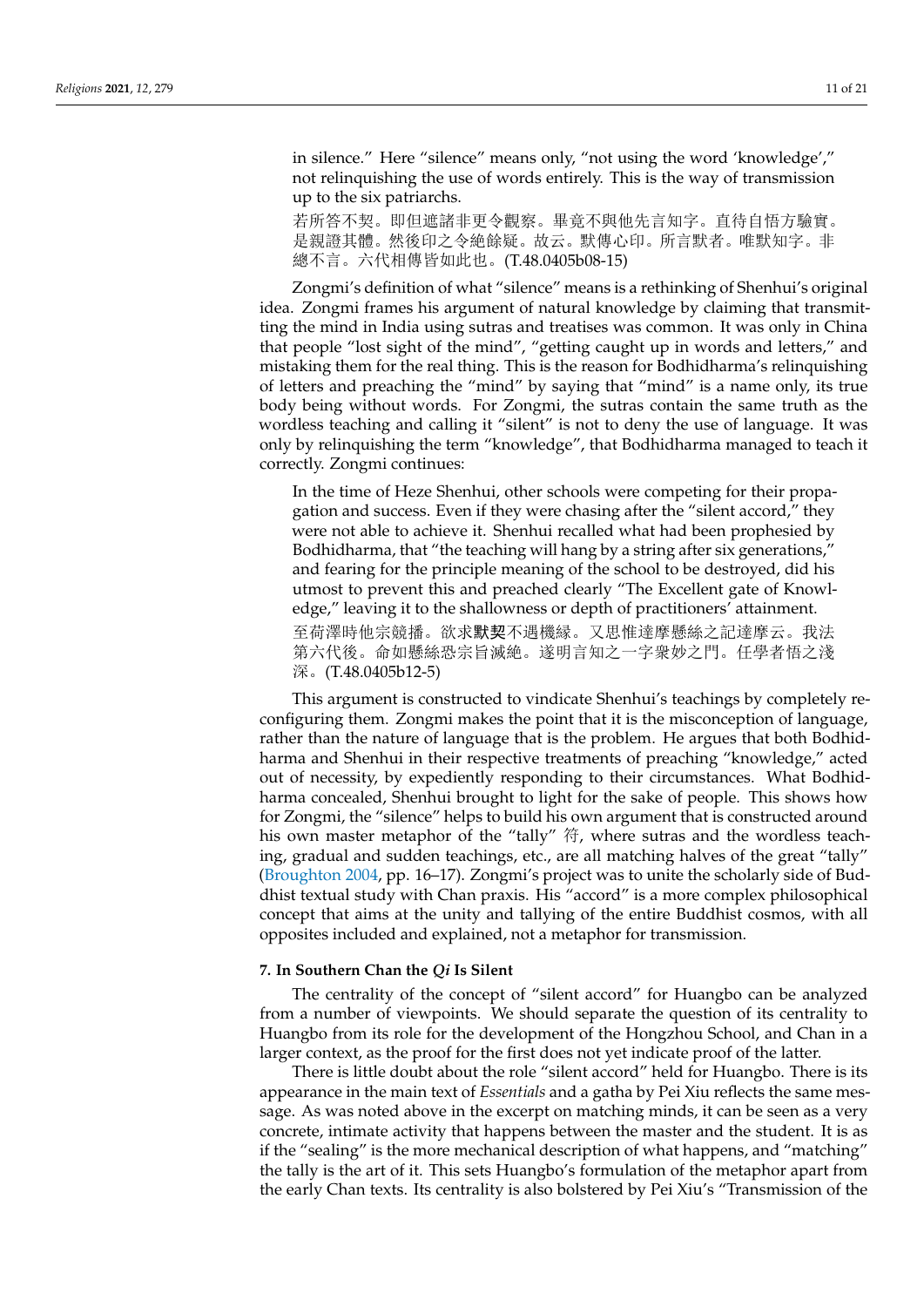Mind Gatha" 傳心偈, $^{26}$  a fourteen-couplet poem summarizing his understanding, appended to the end of the main text of *Essentials*' redaction in the *Jingde chuandeng lu* 景徳傳燈録.

Pei's gatha's beginning couplet pronounces head-on the core of Huangbo's teach $ine:^{27}$ 

Mind cannot be transmitted, 心不可傳 it can only be transmitted via [*qi*]. 以契為傳 (T.51.0273a12)

The first line bluntly negating the possibility of transmitting mind, refers to the paradox of transmission as non-transmission. That in the event called "transmission," nothing actual, no-*thing*, is transmitted. However, the second line of the gatha confirms that mind can indeed be transmitted—only by the means of 契 *qi*, "accord." The couplet's two themes intertwine in the main body of text. In a section where Huangbo explains the meaning of no-mind 無心 he adds how this Dharma is attained:

These dharmas are the mind; there are no dharmas outside of the mind. This mind is the dharmas; outside of the dharmas there is no mind. The mind is of itself no-mind, yet it is without no-mind. If you take the mind as no-mind, you make the mind into something that exists. Just conform with it in silence, ceasing the various [types of] conceptualization. Therefore it is said, "the way of words is cut off, and the activities of the mind cease." ([McRae](#page-20-18) [2005](#page-20-18), p. 16)

此法即心。心外無法。此心即法。法外無心。心自無心。亦無無心者。將心無 心。心却成有。默契而已。絶諸思議。故曰言語道斷心行處滅。

(T.48.0380b11–14)

On the same topic Huangbo continues:

You cannot seek the mind with the mind, you cannot seek the Buddha with the Buddha, and you cannot seek the Dharma with the Dharma. Therefore, trainees should achieve no-mind right now. Simply conform with [the mind] in silence—if you try to use the mind you will miss it. To transmit the mind with the mind—this is the correct view. I warn you, do not look outward and chase after realms but recognize that the realms are the mind. [To commit this error would be] to accept the thief as one's own child. ([McRae](#page-20-18) [2005](#page-20-18), p. 22)

不可以心更求于心。不可以佛更求於佛。不可以法更求於法。故學道人直下 無心默契而已。擬心即差。以心傳心此爲正見。愼勿向外逐境。認境爲心。是 認賊爲子。(T.48.0381b01–5)

Further:

Therefore, the Buddha has said, "I have truly not attained anything in bodhi." There is only silent conforming [with the mind]. ([McRae](#page-20-18) [2005](#page-20-18), p. 24)

故佛言。我於菩提實無所得默契而已。(T.48.0381c04–5)

These references give us a good understanding of Huangbo's idea of the noncontent of enlightenment, or the transmission as a non-transmission. It is consistent with the early Hongzhou school teachings of merely awakening to what already is without allowing the discriminating mind to arise. These three occurrences are considered to be original to Huangbo and are present in all redactions of the text.

<sup>26</sup> *Ji* 偈 means "Buddhist verse", i.e., a gatha. In Chan there developed a practice of mind-gathas that summarize one's understanding. For more detailed discussion on gatha's in general, see [\(Mazanec](#page-19-19) [2017](#page-19-19), pp. 98–99). This gatha is not included in all manuscripts of *Essentials*, and some manuscripts, such as the Kan'ei 寛永本 and Keian 慶安本 manuscripts, place it in the fifth chapter ([Ui](#page-20-19) [1992,](#page-20-19) n. 88).

<sup>&</sup>lt;sup>27</sup> For relations of Huangbo's teaching to other Hongzhou figures, such as Mazu, see [\(Poceski](#page-20-20) [2007](#page-20-20), pp. 157–92) and ([Wright](#page-20-8) [2004,](#page-20-8) pp. 125–29).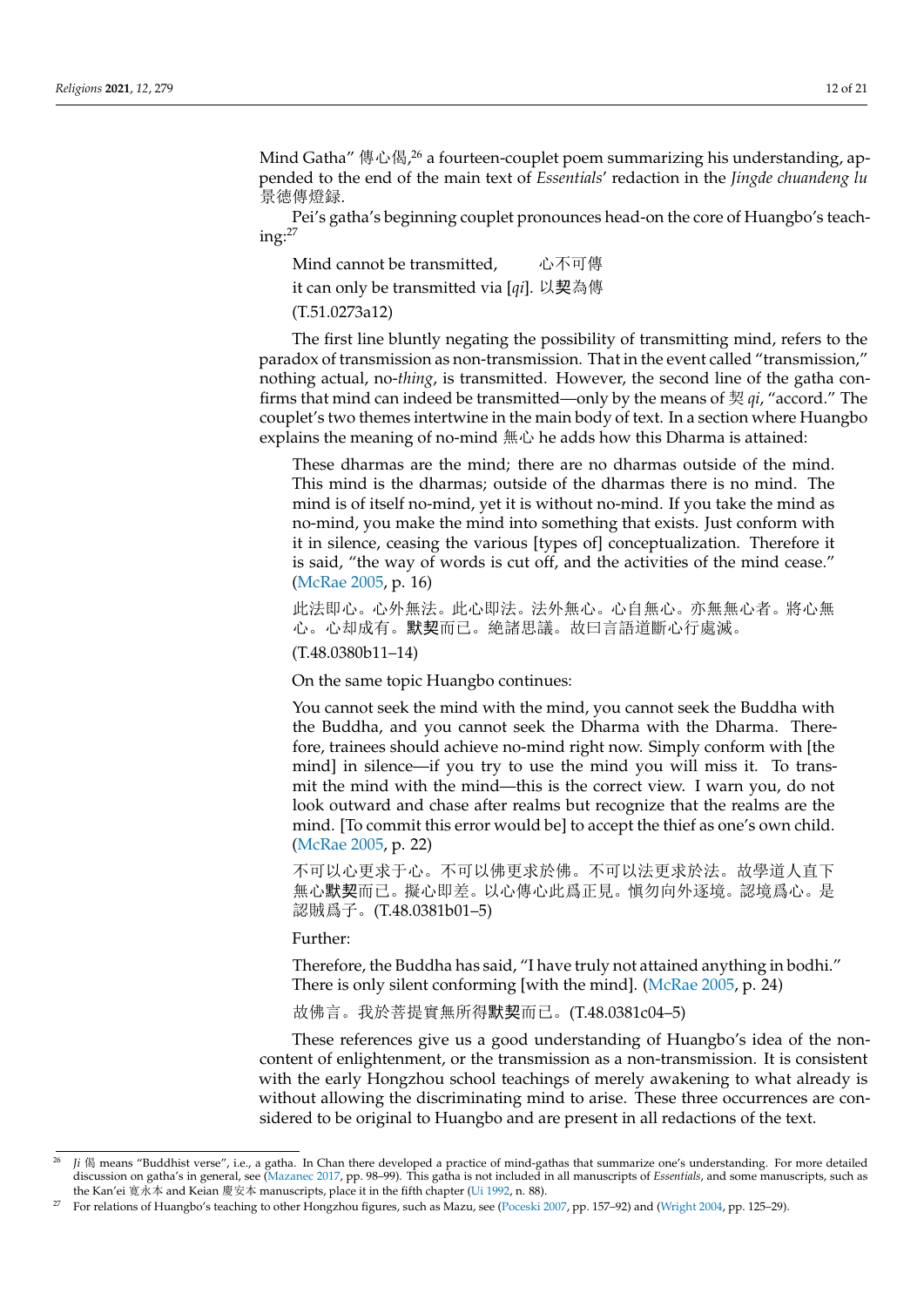The formulation of "silent accord" in the sense Huangbo uses it, can be dated to his times. The Hongzhou School's first lineage document, the *Record of the Baolin Monastery* 寶林傳 *Baolin zhuan* (801), does not yet contain the term "silent accord". We find a single use of the phrase 得契心 "obtaining accord with mind," and a single use of the phrase "silently understanding" 默然契會, appearing in a story where Nagarjuna manifests himself as a full moon. Otherwise, in the sections that are extant, which unfortunately do not include the sections of Mazu and his disciples, *qi* is scarcely present.

However, Ehu Dayi's 鵝湖大義 (746–818) epitaph written by Wei Chuhou 韋處厚 (773–829) in 818 contains a record of dialogue between Dayi and Emperor Shunzong (r. 805) during the Zhenyuan reign-period (785–804) when he was the Crown Prince. The prince asked Dayi: "'What is Buddha-nature?' Dayi answered, 'It does not leave that which Your Highness is asking.' Then the prince silently understood [默契] the mysterious teaching." ([Jia](#page-19-2) [2006](#page-19-2), p. 49.)

Jia introduces this dialogue as proof of an early example of an encounter dialogue. The relationship with encounter dialogues will be addressed below. For now, this gives dateable proof of the term being available for Huangbo and shows that the context in which it appears is not tied to the early Chan period texts, pointing already towards a form that resembles the mature encounter dialogues. What it shares with Huangbo's formulation, is the inclusiveness of viewpoint of the student. Rather than have the master accept the student, the dialogue depicts a special moment when the student "matches" the meaning of the master's retort.

# **8. Facts and Fictions of Transmitting Mind**

It is the fourth occurrence of "silent accord" in *Essentials*, which can be seen as problematic. Here "silent accord" is clearly tied to the narrative *event* of enlightenment, the *event* of transmission through the depiction of a mythical encounter. This lengthy episode is first quoted in full, and then analyzed part by part.

Question: The Sixth Patriarch did not understand written scriptures, so why did he receive the transmission of the [Fifth Patriarch's] robe to become a patriarch? The elder [Shen]xiu was the chief monk among the five hundred [disciples]. He [served as] instructor for them, lecturing on thirty-two sutras and treatises. Why did he not [receive the] transmission of the robe?

The master said: Because he (i.e., Shenxiu) took the mind as extant and considered that there were conditioned Dharmas to be cultivated and realized. For this reason the Fifth Patriarch transmitted [the Dharma] to the Sixth Patriarch. At the time the Sixth Patriarch simply conformed in silence and received the intimate conferral of the profound meaning of the Tathagatas. Therefore the Dharma was conferred on him. Haven't you heard it said that

The Dharma is fundamentally the Dharma as non-Dharma; the non-Dharma is the Dharma and still the Dharma. In the present conferral of the non-Dharma, how can the Dharma ever have been the Dharma?<sup>28</sup>

Only if you understand this idea can you be said to have "left home," and only then is it well that you undertake spiritual training.

If you do not believe me, then why did head monk [Hui]ming chase after the Sixth Patriarch [all the way] to Mount Dayu? The Sixth Patriarch asked him, "What did you come for? Do you seek the robe or the Dharma?" Head monk [Hui]ming said, "I have not come for the robe but only for the Dharma." The Sixth Patriarch said, "You should concentrate your thoughts for just

<sup>28</sup> This is a mind-gatha by Mahakasyapa that appears in the *Baolin zhuan*.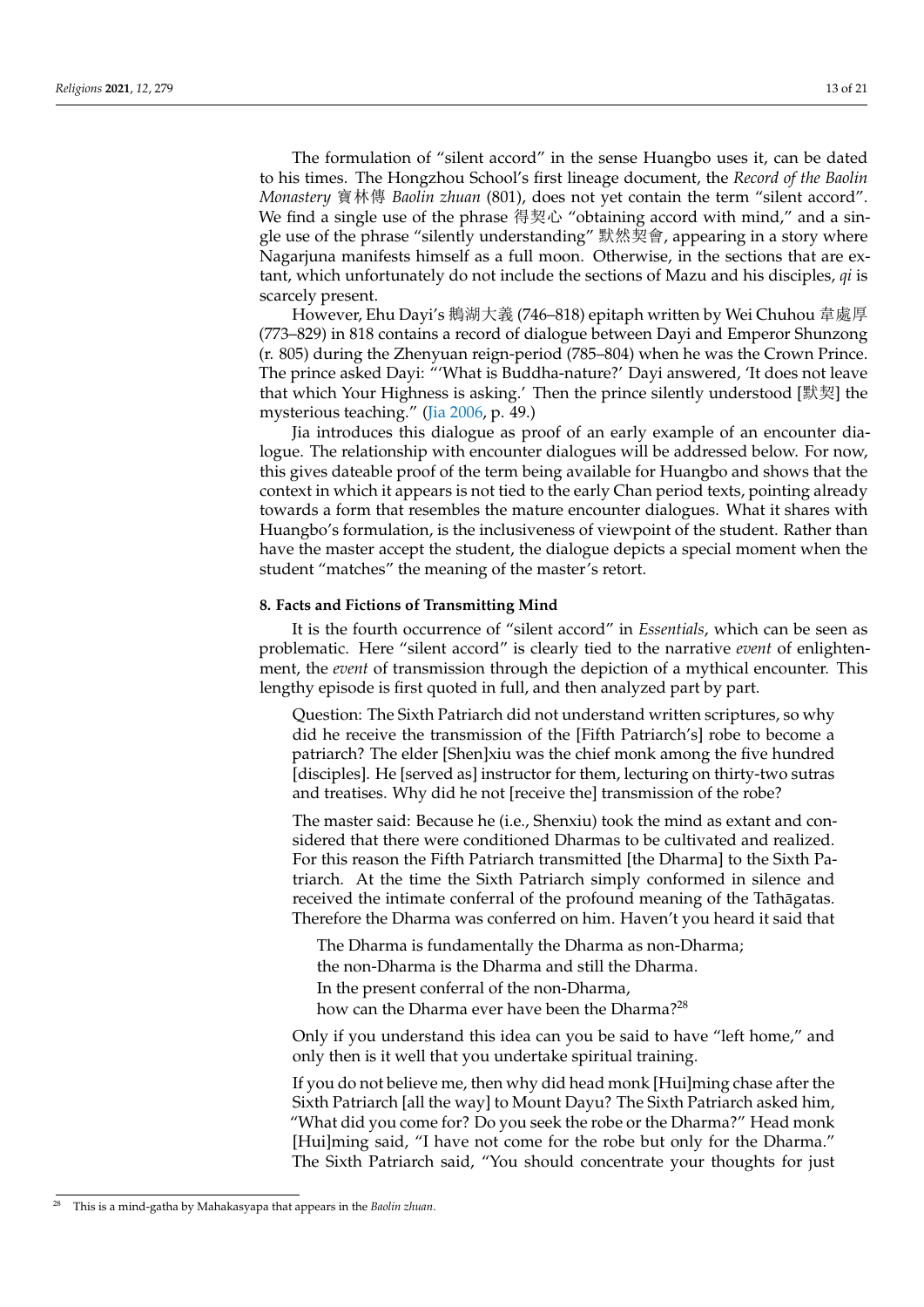a short while, without thinking of good and evil." [Hui]ming did as he was told. The Sixth Patriarch said, "Do not think of good and do not think of evil. When you've got it just right, show me the face you had before your parents were born." At these words, [Hui]ming suddenly [experienced a] silent conformance [with the Dharma]. He then paid obeisance [to the Sixth Patriarch] and said, "When a person drinks he automatically knows [whether the water is] hot or cold. When I was in the assembly of the Fifth Patriarch, I labored pointlessly for thirty years, and only today have I been able to eliminate my previous errors."

The Sixth Patriarch said, "So it is. Only after coming here have you understood the ineffability of [the saying] 'the patriarch [Bodhidharma's] coming from the west, directly pointing at people's minds, and seeing [Buddha] nature and achieving Buddhahood.' " [\(McRae](#page-20-18) [2005,](#page-20-18) pp. 40–41)

問六祖不會經書。何得傳衣爲祖。秀上座是五百人首座。爲教授師。講得三十 二本經論。云何不傳衣。師云。爲他有心是有爲法。所修所證將爲是也。所以 五祖付六祖。六祖當時秖是默契。得密授如來甚深意。所以付法與他汝不見 道。法本法無法。無法法亦法。今付無法時。法法何曾法。若會此意。方名出 家兒。方好修行。若不信云何明上座走來大庾嶺頭尋六祖。六祖便問。汝來求 何事。爲求衣爲求法。明上座云。不爲衣來。但爲法來。六祖云。汝且暫時斂 念。善惡都莫思量。明乃禀語。六祖云。不思善不思惡。正當與麼時。還我明 上座父母未生時面目來。明於言下忽然默契。便禮拜云。如人飮水冷煖自知。

## (T.48.0383c19–384a03)

This is a dense and suggestive episode. It implicitly expresses and connects the ideas reminiscent of the four slogans, and explicitly ties them around the idea of "silent accord." It also presents an encounter dialogue style discussion between Huineng and Huiming.

We can make several observations. First, the episode seems too long and full of literary references to be a verbatim record of an oral exposition. It evokes the story of the *Platform Sutra of the Sixth Patriarch* 六祖壇經 *Liuzu tanjing*, in that "silent accord" is something that happens between Hongren and Huineng, a further distinction to early Chan period texts that treated the meeting of Bodhidharma and Huike as the prime example. The *Platform Sutra* was not the first text to argue for the preference of Huineng as the sixth patriarch, and while the term "silent accord" does not appear in the *Platform Sutra,* the latter part of this episode references it directly in the form of the dialogue of Huineng and Huiming.

What gives us pause, is that the version quoted in *Essentials* is not consistent with its earliest extant version, found in Dunhuang [\(Yampolsky](#page-20-6) [1967\)](#page-20-6). There is still no consensus on when the *Platform Sutra* was in fact written, but probably the Dunhuang text is based on a text formulated around 780 or shortly afterwards.<sup>29</sup> The part of the story of the meeting of Huineng and Huiming differs from the Dunhuang version, where the dialogue is shorter and Huiming is still called Huishun [\(Schlütter](#page-20-9) [2007,](#page-20-9) p. 390). The Dunhuang manuscript also does not contain the phrase "Do not think of good and do not think of evil. When you've got it just right, show me the face you had before your parents were born."

Besides referencing the *Platform Sutra*, the episode also seems to encapsulate many aspects relevant to the Hongzhou School. Employing the legend of Huineng as being illiterate, and not understanding the words of scriptures, suggests the idea that "silent accord" is not dependent on them. It is thus implicitly outside the scriptures, $30$  and it does not rely on words and phrases. Huineng just remains silent and

<sup>29</sup> McRae argues for 780s [\(McRae](#page-20-7) [2003,](#page-20-7) p. 58), Schlütter notes ninth century in ([Schlütter](#page-20-9) [2007,](#page-20-9) p. 385).

Being outside the scriptures does not necessarily imply the tradition being separate. It is possible to understand this as being equivalent to Mazu's teaching that sutras contain the same meaning as "sudden awakening", but studying the sutras confuses the mind.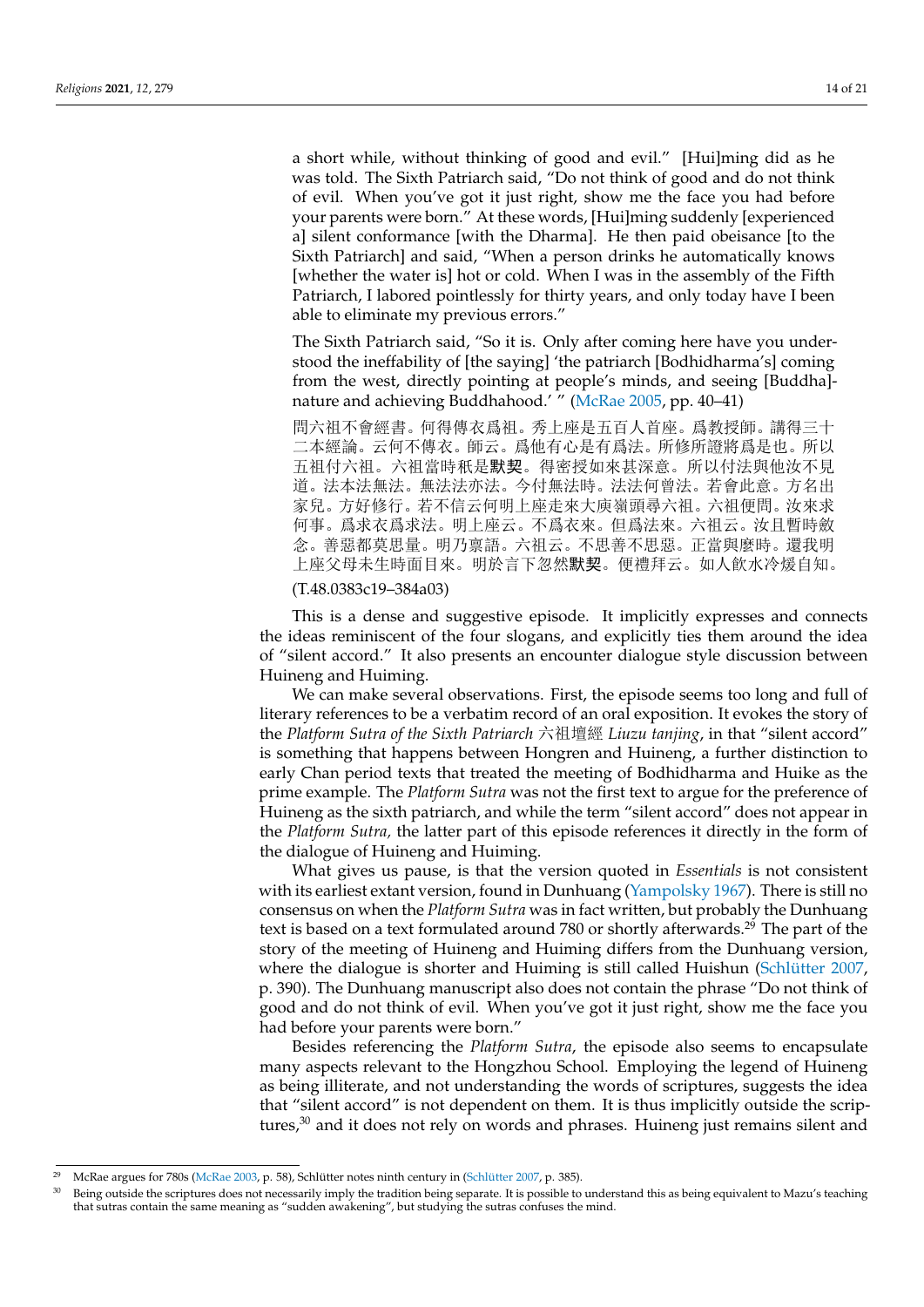does not pronounce any verbal formulations of his understanding in the moment of transmission.

Huineng's words to Huiming: "Only after coming here have you understood the ineffability of [the saying] 'the patriarch [Bodhidharma's] coming from the west, directly pointing at people's minds, and seeing [Buddha]-nature and achieving Buddhahood' " contain two of the four Chan slogans, as well as establish a connection between "directly pointing" and the Hongzhou school's fundamental teaching, "the patriarch coming from the West." The meaning of the patriarch coming from the West is equivalent to the idea of non-transmission. The reason for Bodhidharma coming from the West was to show that Buddha-nature was already in China, as it is within everyone. This formulation was not only doctrinal, it also had political implications. The true teaching of the Buddha had always been in China, it was just the outer forms of sutras and rituals that could help one to awaken to this fact that was already the case, and universally available to all. This was an important idea that aided the spread of the Hongzhou School.

The Chan slogans are weaved into the narrative and become tied with the Hongzhou's core teachings and style of transmission. The idea of universal enlightenment points towards a stated difference between the vertical unilineal transmission lineage argued for by Shenhui and the tree model of lineage that opens up horizontally and leads eventually to ideas such as "two lineages and five houses," subsequently perpetuated in later Chan records. $31$  Again, the focus is not on the bestowal, the "according" is performed by the student.

# **9. Dealing with Uneasy Silences**

The textual proofs seem to allow us to make the claim that Huangbo, if not as a historical person, as a literary figure, preached the idea of "silent accord," a new formulation of an older idea, propagated a form of transmission where the student silently accords with the words of the teacher, tallying his mind and gaining awakening. The changes to the older, unilineal transmission model where the master recognizes a future heir and seals his level of understanding is clear. These changes can be seen as precursory formulations of what later develops into encounter dialogue.

Nevertheless, the extent of influence is tied to the question of reliability of the record of *Essentials*? Can we trust its testimony? There are four points of criticism that can be levelled against Pei Xiu's records. First is the known additions of the second record by Pei Xiu, *Wanling Record*. Second, the argument by ([Wright](#page-20-21) [1998\)](#page-20-21) against assuming that Pei Xiu was necessarily always faithful in his renderings of Huangbo's sermons. Third, the [\(Welter](#page-20-5) [2000\)](#page-20-5) claim that the text was not completed until 1036. Fourth, one that the text itself seems to raise in the form of a quotation from a late version of the *Platform Sutra*.

The first point of criticism is that we know that there are serious problems with the authenticity of the *Wanling Record*, as it contains dialogues that could already be considered encounter dialogues. This is evidence of later addition.<sup>32</sup> While this evidence does not apply directly to *Essentials*, it should make us wary of any clues to the same effect. One such clue is the dialogue of Huineng and Huiming, a borrowing of a non-early version of the *Platform Sutra*.

Wright warns us against reading the recorded sermons in the *Essentials* naively as faithful renderings of Huangbo's oral delivery and notes the presence of Pei's literatibrush. Pei was trained in Buddhist philosophy and would have understood and organized Huangbo's teachings according to his own preformed designs and ideas [\(Wright](#page-20-21) [1998](#page-20-21), pp. 6–7). It is most likely true that in some aspects the final text differs from the oral delivery it was based on. It was finished years after the initial records

 $31$  The "two lines and five houses" has also been proven a retroactive formulation. For deconstruction of this idea, see [\(Jia](#page-19-2) [2006,](#page-19-2) pp. 107–8).

 $32$  e.g., Yanagida in [\(Iriya](#page-19-20) [1968,](#page-19-20) pp. 172–76). ([Jia](#page-19-2) [2006](#page-19-2), pp. 133–34) notes Yanagida's argument and concurs "it must have been reshaped in later times."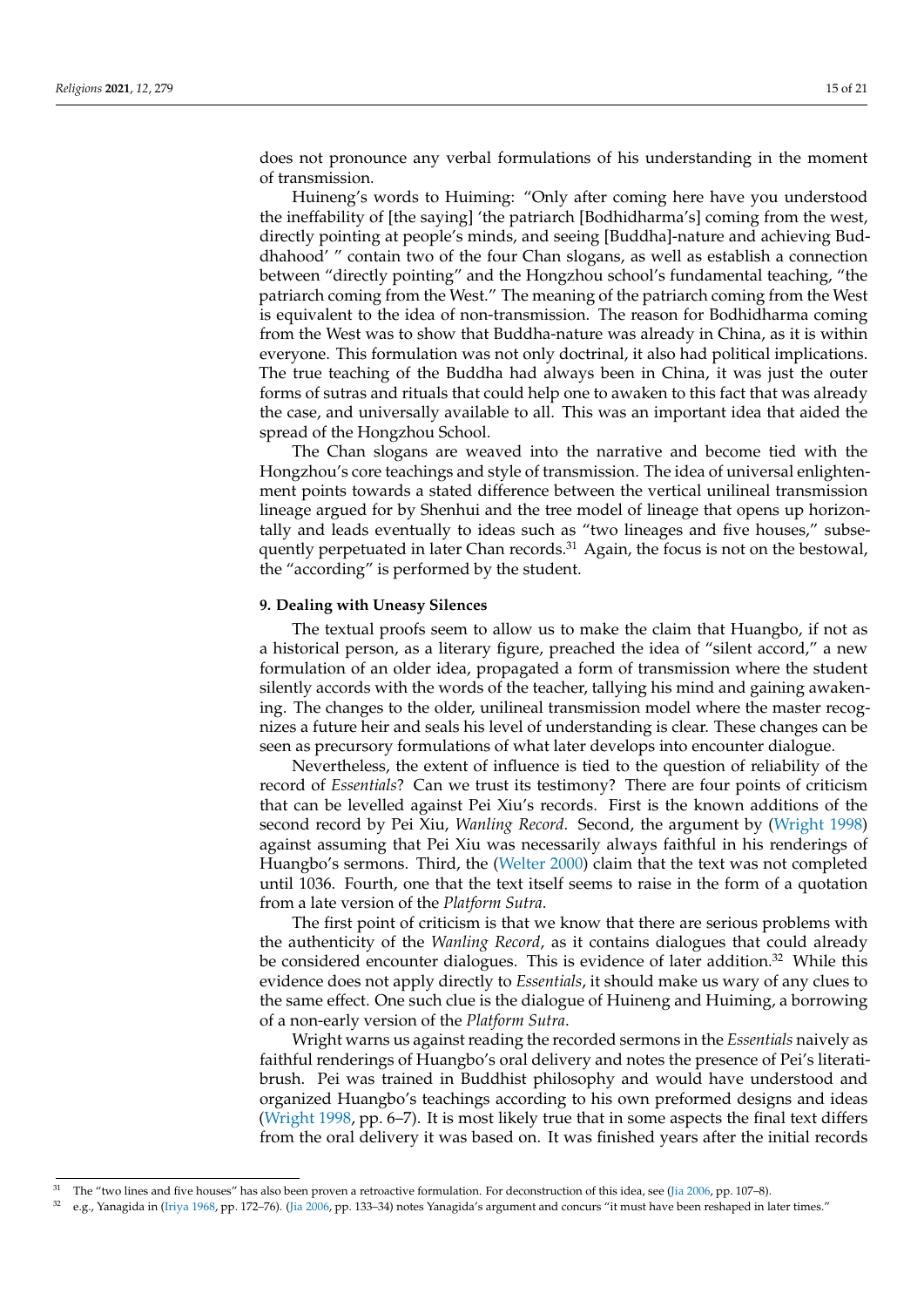were written down. However, the drafts were inspected by Huangbo's disciples, who most probably added material to the record based on their own lecture notes. And there is no proof to suggest that Pei Xiu would have had a hand in constructing some argument or claim related to "silent accord" that would not have its source in Huangbo's original teachings. If it could be argued that Pei Xiu's affinity with Zongmi, for example, made him prone to skew his understanding closer to the Heze tradition as propagated by Zongmi in his *Prolegomenon*, perhaps there would be a case to be made. However, as it stands, Zongmi's and Huangbo's explanations of "silent accord" have very little to do with each other, so, at least regarding this metaphor, any additions by Pei Xiu do not seem plausible.

([Welter](#page-20-5) [2000,](#page-20-5) p. 102, n. 21) claims: "The compilation of the full text of Huang-po's teachings did not appear until 1036, when it was recorded in the *T'ien-sheng kuangteng lu* [*Tiansheng guangdeng lu*]." This is not a sustained argument by Welter, only a mention in a footnote, but it seems that Welter bases his claim on the commentary by Yanagida published in Iriya's translation [\(Iriya](#page-19-20) [1968,](#page-19-20) pp. 172–82). In his commentary Yanagida explains the redactions appearing first in 1036 in *Tiansheng guangdeng lu*, and later attached to *Jingde chuandeng lu* (Hereafter JDCDL) in 1048.<sup>33</sup> While it is true that parts of *Essentials* and *Wanling Record* have been altered, Yanagida does not explicitly say anything regarding the section of the slogans, and Iriya comments in his translation—that, as a set phrase—the slogans appear probably for the first time in *Essentials* (ibid. p. 89). Welter notes himself that most of the slogans were known separately already during the Tang, just not as a complete set [\(Welter](#page-20-5) [2000](#page-20-5), p. 81).

It is not necessary to assume that, because the text was published in 1036, the material it contains is not significantly older. After all, much of the middle Chan period material circulated as private records, and it is mainly during the Song period that they were collected and published as public records. It is possible to assume that the compilers of the JDCDL, who favored the Fayan lineage, were not as interested in including everything, or simply were working with a copy of the text that was not complete. However, this remains speculation.

Lastly, the vexatious phrase "show me the face you had before your parents were born" is most certainly not dateable to the time of Huangbo. What makes this phrase problematic, is that the version of the *Platform Sutra* cannot be dated exactly. It is most likely that it refers to the Chao edition, which is known via the Japanese Kōshōji edition. It has a preface by Chao Zijian, dated 1153, and based on a manuscript by Wen Yuan (Chao Jiong) prefaced in 1031. To what extent its reproduction in the Kōshōji edition is faithful, we do not know, but Schlütter deems it fairly accurate [\(Schlütter](#page-20-9) [2007,](#page-20-9) pp. 399–400).

The preceding Huixin edition from 967, does not contain the phrase. While this means that dating the section remains inconclusive, it is either possible that prior to the publication of *Tiansheng guangdeng lu*, the fourth section was created based on the Chao version of the *Platform Sutra*, or that a previous rendering of the section was furbished with the latest details using the Chao manuscript. However, this, again, remains speculation.

### **10. Tallying Up—Huangbo and the Hongzhou Heritage**

Even if we cannot date the fourth episode, we still have to consider the question of influence. We argue that despite the dubious dating of the fourth episode, the use of "silent accord" contributed greatly to the general development of the metaphor of *qi*, and the context it appears in can be seen as a precursor of the mature encounter dialogue model, in the sense of a special event, the moment of enlightenment as the moment of transmission.

<sup>33</sup> In JDCDL, the other three sections of "silent accord" are present.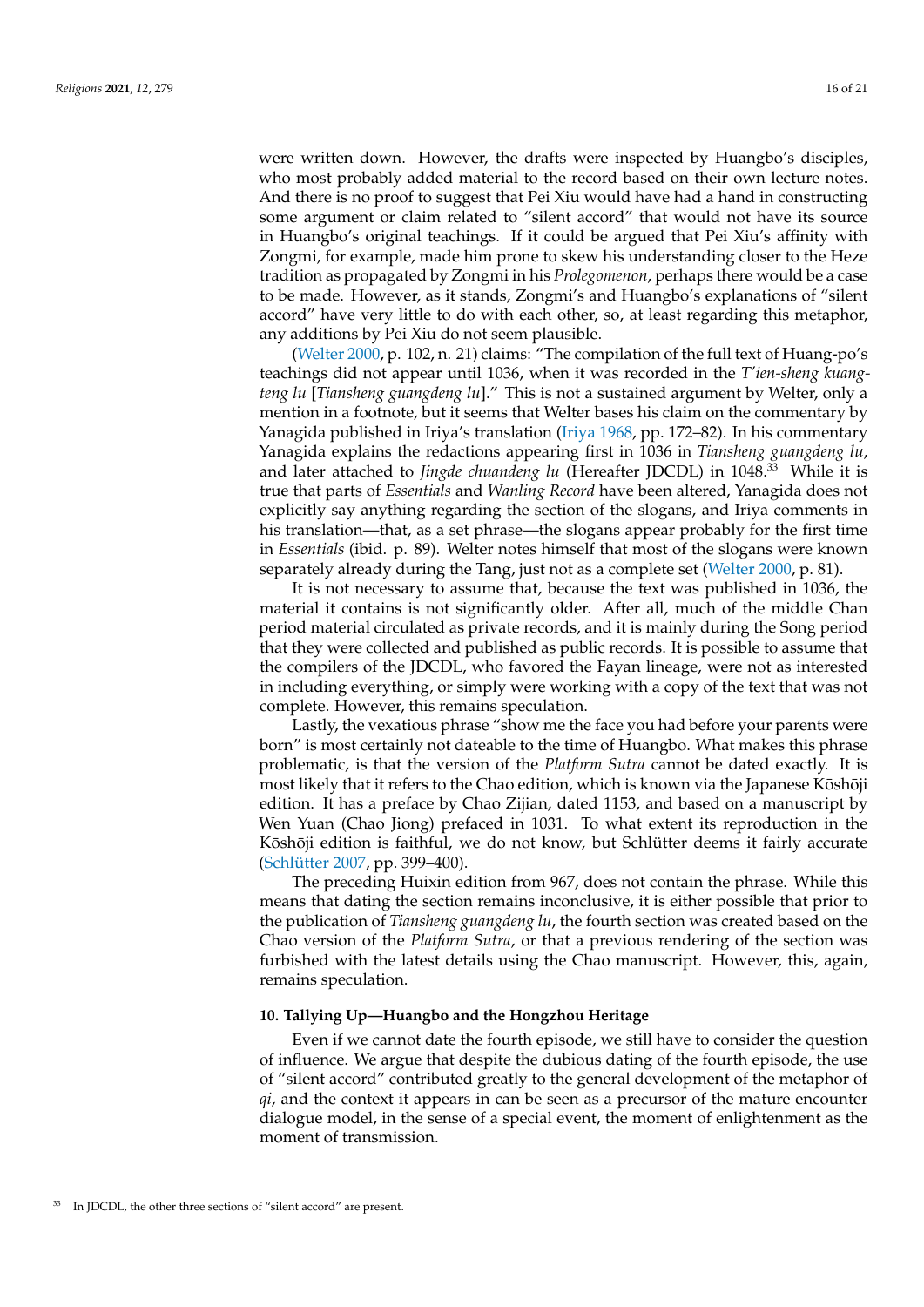We defined the genealogical model of Chan as a perpetual familial system that is based on organizing lineages through which enlightenment is transmitted down generationally, from master to student. The engine that perpetuates this model is the handing down of the model, generational encounters, recorded in lineage records. What is recorded, are important, exemplary dialogues that tell of the moments of transmission—dialogues describing the awakening of the student, encountering the master.

[Jia](#page-19-2) ([2006\)](#page-19-2) notes that the Hongzhou School employed encounter dialogues from very early on, although they lack some features that are present in their mature form. Zongmi gives examples of Chan dialogues in his *Prolegomenon* that portray how Chan masters "awaken their students suddenly by mysterious resonance without leaving any trace of language" [\(Jia](#page-19-2) [2006](#page-19-2), p. 49). His examples contain dialogues by Mazu and Shitou and he describes them thus: "In a word, they just followed the conditions and responded to the encounters at the given moments" (ibid.). The "encounter" 機 *ji* is the same in encounter dialogue, *jiyuan wenda* 機縁問答.

The text of *Essentials* is situated between two lineage records, which strongly present the Hongzhou School. As mentioned above, the *Record of the Baolin Monastery* 寶林傳 *Baolin zhuan* was published in 801, and is a record that was produced by the Hongzhou School. The second lineage record is the *Collection of the Patriarchal Hall* 祖 堂集 *Zutangji* (952) (hereafter *Patriarchal Hall*). The *Patriarchal Hall* was written as a public document, $34$  and it was also the first to include various lineages in the same collection, affirming the norm of horizontally spreading lines of transmission.<sup>35</sup>

McRae notes that the so-called "encounter paradigm" of recording meetings of master and student to implicate lineage is already in existence in *Baolin zhuan*, but recording of the dialogue where enlightenment happens, appears only later in the *Patriarchal Hall* ([McRae](#page-20-7) [2003,](#page-20-7) pp. 96–97, 112–15). While the encounter dialogue format was arguably already formulating around the time of the *Baolin zhuan*, or shortly after, it is not present in the text. The shift from recording "that it happened" in *Baolin zhuan*, to "exactly what happened" in *Patriarchal Hall*, is momentous. While *Baolin zhuan* did not yet employ fully the metaphor of "according", the *Patriarchal Hall*, on the other hand, contains dozens of *qi*, in various phrasings. Often in the form of "intimate accord" (密契) and describing encounter dialogue style repartees. In fascicle 14, we find the story of Mazu's Dharma-heir Baizhang Huaihai 百丈懷海 (720–814).

Later he [Baizhang] became a monk, and setting his ambitions on the supreme vehicle, went directly to hear Mazu's Dharma talks. Mazu took one look at him and had him enter his quarters. The master [Baizhang] intimately accorded with the "gate of entry" and never resided anywhere else.

自後為僧。志慕上乘,直造大寂法會。大寂一見,延之入室。師密契玄關,更 無他往。

We can easily see that while the element of Mazu immediately recognizing Baizhang's potential, and inviting him for private instruction is present, "intimate according" clearly refers to Baizhang. Baizhang finds, or strikes, accord with the "gate of entry," which means both physically a gate in a Chan temple, and metaphorically the entry into the mysteries of Buddhism. Moreover, it is noted that Baizhang does not just have an awakening experience, he strikes accord with Mazu, and "never resides anywhere else."

 $34$  For details see ([Welter](#page-20-4) [2006](#page-20-4), p. 65).

<sup>35</sup> Kinugawa Kenji's hypothesis separates three different stages based on the two prefaces of the text: an original work in one fascicle in 952; an enlarged early Song dynasty edition in ten fascicles; the division of the previous into a new twenty fascicles in the Korean reissue of 1245 [\(Welter](#page-20-4) [2006,](#page-20-4) p. 64). Based on linguistic analysis, Kinugawa argues that the extant text contains phrasings that are peculiar to Song dynasty language [\(Kinugawa](#page-19-21) [2012](#page-19-21), pp. 31–58). However, while some of the linguistic phrasings used in the 1254 manuscript may well represent a newer style, we argue that the contents, especially regarding the metaphor in question, retain their original formulation from the 10th century.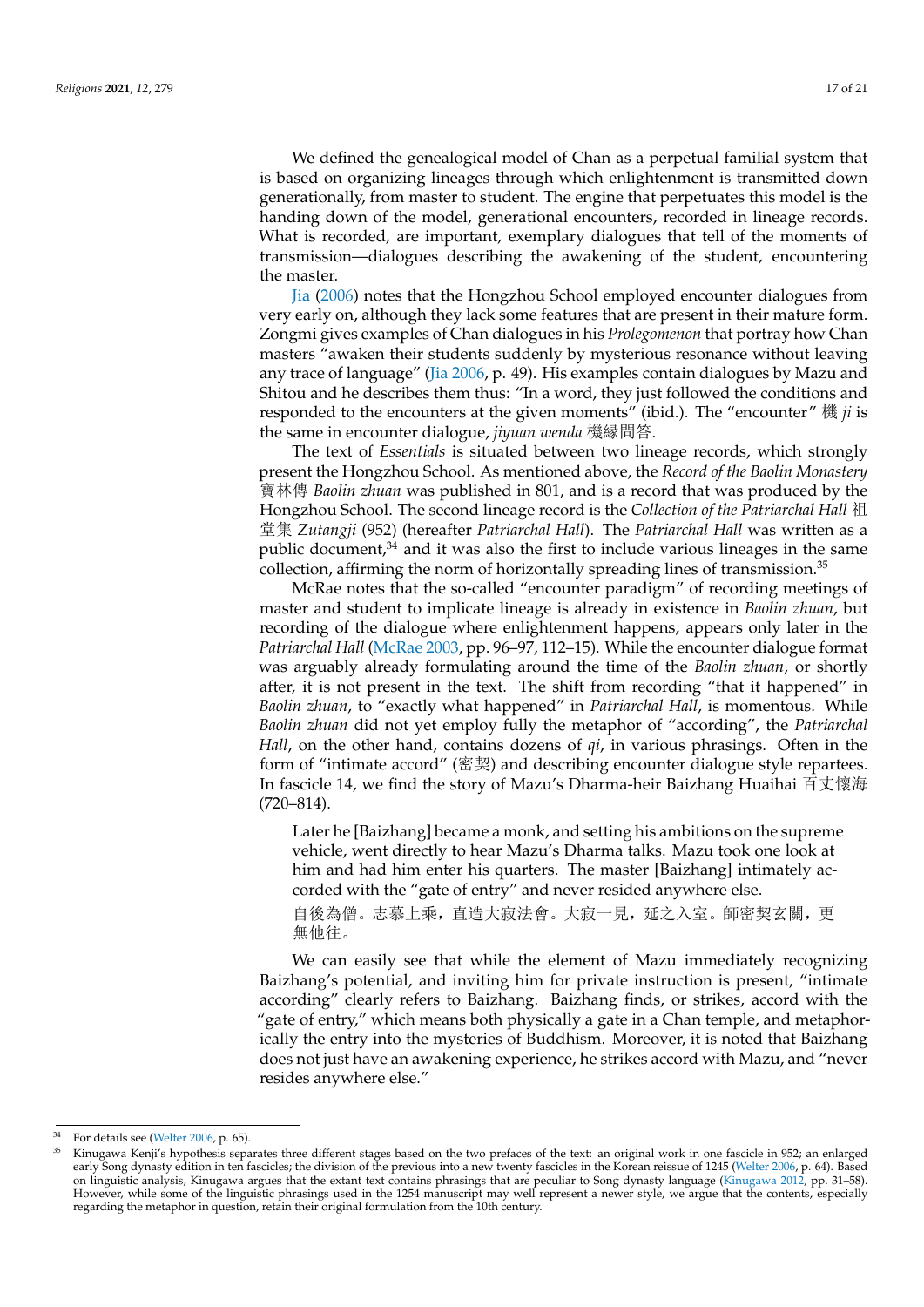The other significant factor is the focus on the encounter situation 機縁, the idea of "according" as responding to circumstances, the matching of minds. In fascicle 4 of the *Patriarchal Hall*, a dialogue is recorded between Mazu and Zhaoti. Zhaoti, a disciple of Shitou, has come to Mazu to request "Buddha knowledge and insight" (佛知見), but he fails to grasp Mazu's retort, "There is no knowledge and insight in Buddha."

You have obviously not yet understood the "essentials of mind" taught in Caoxi. You should go back to Shitou. The Master [Zhaoti], on Mazu's instruction, returned to Shitou. After arriving he finally, as Mazu had said, "accorded with his (karmic) situation" and gained awakening.

似未見石頭曹溪心要耳。汝應却歸石頭。師遂依言而返,造石頭,果應大寂 之言, 契縁悟達。

The main post-Huangbo, but arguably pre-Song text seems to contain uses of *qi* that take their lead from the "silent accord" of the *Essentials*, with or without the qualifier. It is the presence of such metaphorical combinations, the joining of "according" with encounters that lead us to argue that despite the Kinugawa hypothesis, these terms were paired earlier rather than later. It could be argued that the metaphor of *Essentials* has helped to bring a new layer of meaning to the metaphor, "striking accord."

# **11. Encountering the Right Teacher and Striking Accord**

As we recall, the Hongzhou style of horizontal branching of Dharma meant that the Dharma could spread far and wide. Already many of Mazu's immediate disciples branched out their own temples, and during the ninth century, this practice would only increase, the short period of Huichang Buddhist persecutions (841–845) notwithstanding.<sup>36</sup> It was the norm that monks would travel all over China, from mountain to mountain, looking for the right teacher. That is, the teacher with whom one could strike accord with. The commentary to case 31 of the *The Blue Cliff Record* 碧巖録 *Biyanlu*, a Song period collection, describes it as follows:

When the ancients travelled on foot to visit the monasteries everywhere, they only had this matter on their minds: they wanted to discern whether the old teacher on the carved wood seat possessed eyes or did not possess eyes. The people of old would stay if there was mutual agreement in a single word, and would leave if they did not agree in one word. ([Cleary and Cleary](#page-19-22) [2005,](#page-19-22) p. 195)

古人行脚。遍歴叢林。直以此事爲念。要辨他曲録木床上老和尚。具眼不具 眼。古人一言相契即住。一言不契即去。(T.48.0170b06–08)

This description is already nostalgically harkening back to the good old days when everything was settled in one word. A record of such ancient behavior can be found in the same *Blue Cliff Record*, in the commentary section of case 20:

Haven't you heard? Wu Hsieh [Wuxie] went to see Shih T'ou [Shitou]. He had made an agreement with himself beforehand saying, "If there's accord at the first word I'll stay; otherwise, I'll go." Shih T'ou [Shitou] just sat on his seat; Hsieh [Xie] shook out his sleeves and went out. Shih T'ou [Shitou] knew that Wu Hsieh [Wuxie] was a vessel of the truth, so he had extended his teaching to him. But Hsieh [Xie] hadn't understood his meaning; he had announced his departure and gone out. When he got to the gate Shi T'ou [Shitou] called out to him, "Reverend!" When Hsieh [Xie] looked back, Shih T'ou [Shitou] said, "From birth to death it's only this; don't seek anymore

<sup>36</sup> For Mazu's disciples and their temples, see [\(Jia](#page-19-2) [2006](#page-19-2), pp. 31–45), also [\(Poceski](#page-20-20) [2007](#page-20-20), pp. 85–124).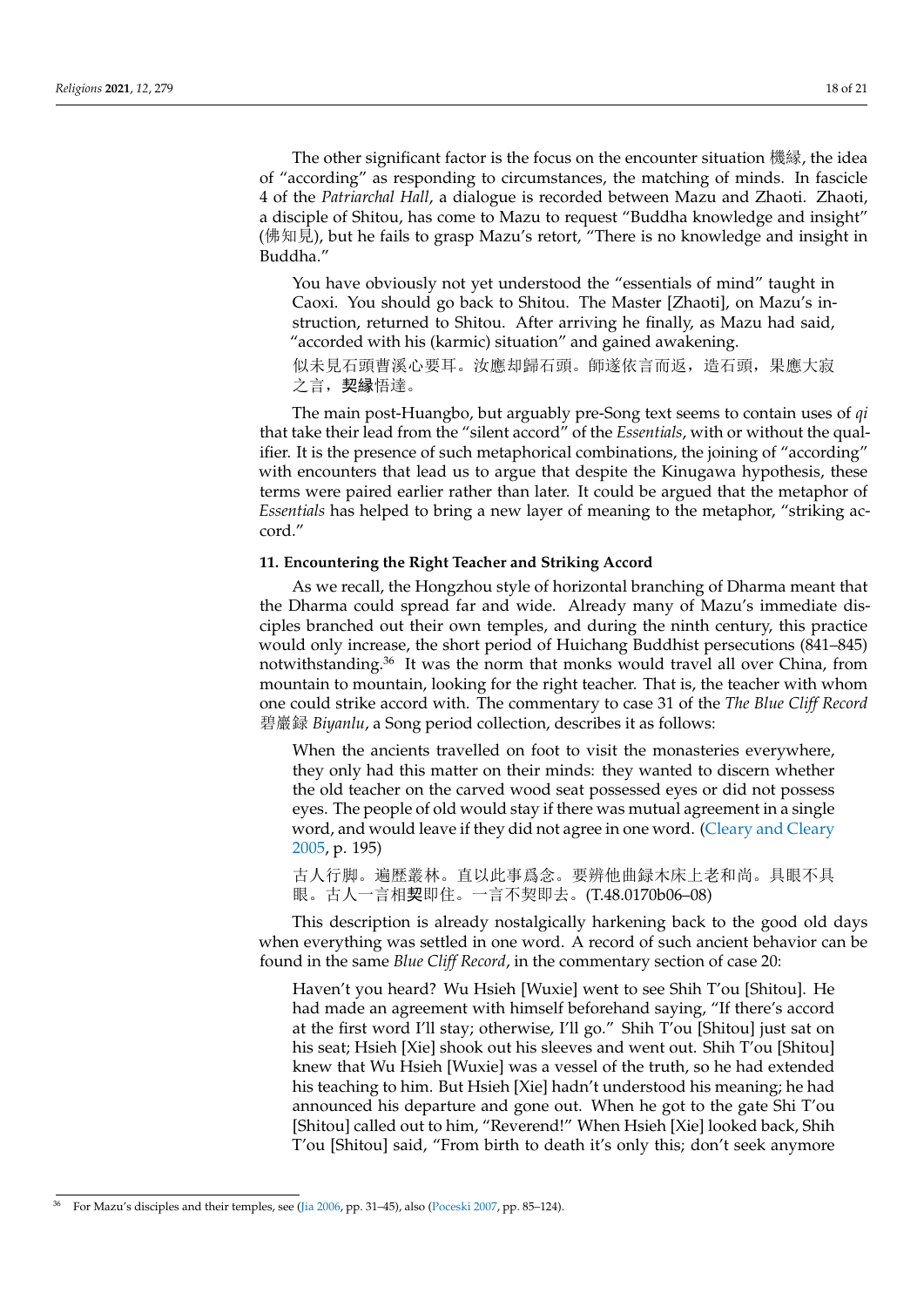for anything else by turning your head and revolving your brain." At these words Hsieh [Xie] was greatly enlightened. [\(Cleary and Cleary](#page-19-22) [2005,](#page-19-22) p. 132)

不見五洩參石頭。先自約曰。若一言相契。即住。不然即去。石頭據座。洩 拂袖而出。石頭知是法器。即垂開示。洩不領其旨。告辭而出至門。石頭呼 之云。闍黎。洩回顧。石頭云。從生至死。只是這箇。回頭轉腦。更莫別: 求。 洩於言下大悟。(T.48.0160c12–17)

We can assume this story to be a later fabrication, as in Shitou's (700–790) day, the rhetorical expressions used in this case were probably not yet developed, but it describes the development of the metaphor of *qi*. What this and the previous examples show us, is the close connection between the Hongzhou model of "silent accord" as a kind of encounter dialogue, and the way this "silent accord" has become a part of the general metaphor of *qi*, striking accord.

Beyond this, we also see further developments of the metaphor, where the "tallying" can refer to accordance of words with actions. In the main case of *Blue Cliff Record* 22, in response to Xuefeng mentioning "a turtle-nosed snake on South Mountain", "Yun Men [Yunmen] took his staff and threw it down in front of Hsueh Feng [Xuefeng], making a gesture of fright." ([Cleary and Cleary](#page-19-22) [2005](#page-19-22), p. 144) 雲門以拄杖。攛向 雪峰面前 (T.48.0162c09). Yuanwu writes in his commentary that "Just because he likes the way Yun Men [Yunmen] accorded perfectly with Hsueh Feng's [Xuefeng] meaning, therefore Hsueh Tou [Xuedou] makes his verse on it." [\(Cleary and Cleary](#page-19-22) [2005,](#page-19-22) p. 149) 雪竇只爲愛雲門契證得雪峰意。所以頌出 (T.48.0163c01–2). This is a case of matching intentions, despite the difference in the vehicle of communication. It is a back-and-forth of equal peers, kindred spirits.

# **12. Conclusions**

As we have seen, the nature of enlightenment and its transmission was in the process of constant negotiation throughout the centuries in Chinese Chan Buddhist discourse. One of the major metaphors in this discussion was the concept and metaphor of "according" mind with enlightened mind. The role of language and verbal formulations of the truth of enlightenment was always problematic, and the concept of "silence" was used by many Chan masters to describe the ineffability of ultimate truth. Especially for the Hongzhou School, and Huangbo, the true essence of Buddhadharma was transmitted from master to student in the act of "silent according." Language was considered instrumental—it merely created the circumstances for the student to match his mind with the ineffable meaning behind the master's words.

Huangbo's formulation of "silent accord" was not without predecessors and also some of his contemporaries used similar type of language, but in Huangbo's "silent accord" rhetoric we can witness a specific and pivotal usage of the term as a core metaphor for mediating enlightenment and transmission, more focused on the event of enlightenment. Furthermore, Huangbo's teachings had arguably a significant impact on the further development of what was later termed encounter dialogue. It is not our intent to overstate the role of Huangbo as a singular figure towering over others, certainly many other private records were also in circulation during the middle period. However, we wish to draw focus on the fact that of the texts available to us from the middle Chan period, when the Hongzhou School was at its peak, Huangbo's teaching in the *Essentials* is the most probable source for the further proliferation of the "according" as witnessed in the *Zutangji*. It was the Hongzhou School that changed the unilineal transmission system, and produced the lineage collection *Baolin zhuan*, which was the basis for building the lineage model of *Zutangji*.

While some of the sermons in *Essentials* cannot be definitively dated as original, it seems safe to assume that the further literary polishings were the handiwork of his successors. Moreover, one could argue that even a fairly late creation date for the fourth occurrence of "silent accord" would still be telling of the central position that the concept had in Huangbo's thought. The episode that linked all the important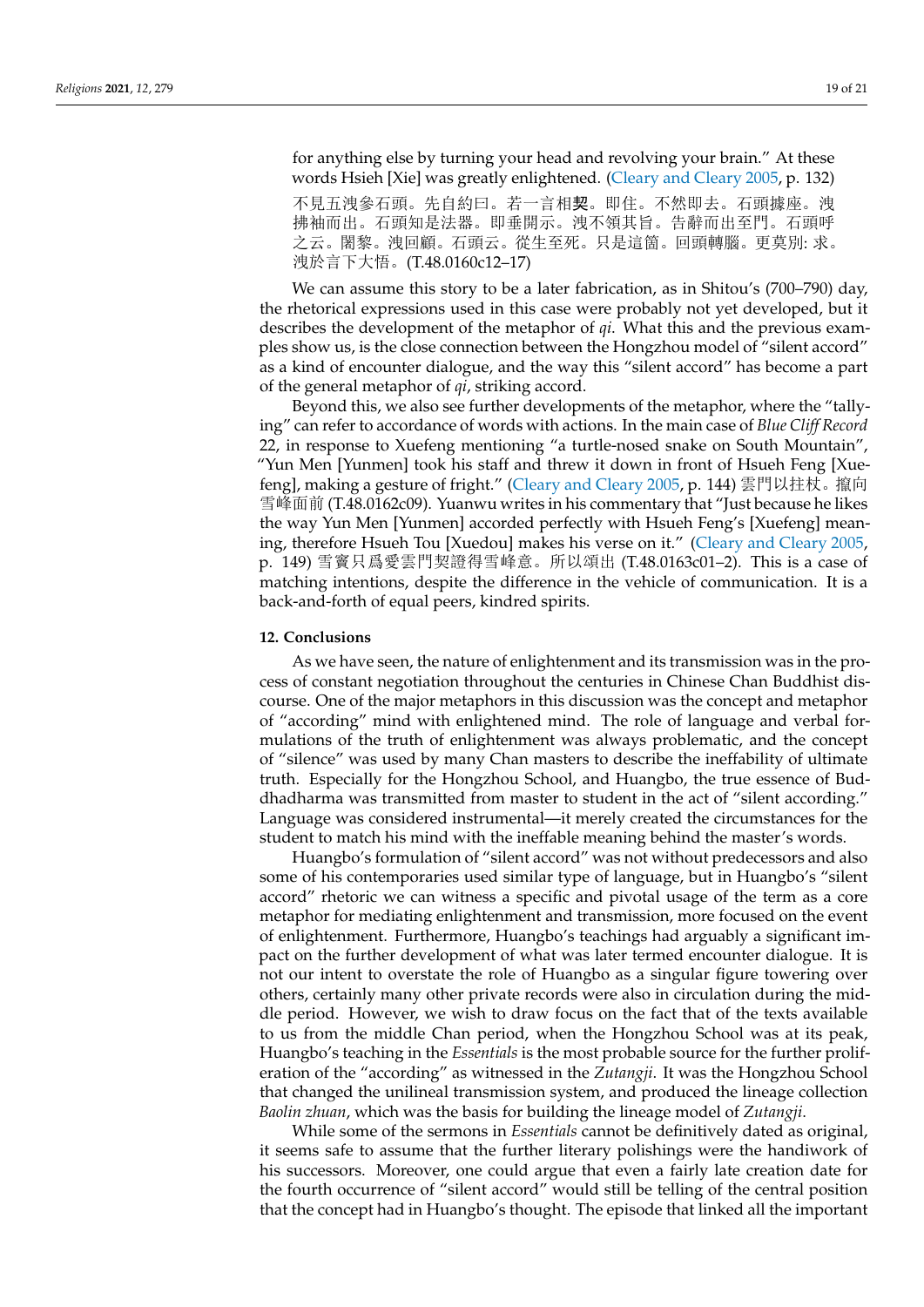Hongzhou concepts with the new collection of slogans and encounter dialogue, was built around his core teaching—"silent accord."

**Author Contributions:** Conceptualization, A.J. and T.T.; methodology, A.J. and T.T.; formal analysis, A.J. and T.T.; investigation, A.J. and T.T.; resources, A.J. and T.T.; writing—original draft preparation, A.J. and T.T.; writing—review and editing, A.J.; All authors have read and agreed to the published version of the manuscript.

**Funding:** This research received no external funding.

**Institutional Review Board Statement:** Not applicable.

**Informed Consent Statement:** Not applicable.

**Data Availability Statement:** Not applicable.

**Conflicts of Interest:** The authors declare no conflict of interest.

# **References**

#### **Primary Sources**

Ctext = Chinese Text Project. Internet database. Editor Donald Sturgeon. <https://ctext.org/> (accessed on 14 April 2021). Ghent University Database of Medieval Chinese Texts. Editor in Chief / Project Director, Christoph Anderl. [https://www.database-](https://www.database-of-medieval-chinese-texts.be/)

[of-medieval-chinese-texts.be/](https://www.database-of-medieval-chinese-texts.be/) (accessed on 14 April 2021).

SWJZ = 說文解字. Beijing: Jiuzhou chuban she, 2001.

T = *Taishō shinshū daizōkyō* 大正新脩大藏經. Edited by Takakusu Junjirō 高楠順次郎 et al.

Tōkyō: Taishō Issaikyō Kankōkai, 1924–1935.

TYMJ = 陶淵明集. 譯注溫洪隆. Taipei: Sanmin shuju, 2017.

X = *Xu zangjing* 續藏經 reprint of *Dai nihon Zokuzoky ¯ o¯* 卍新纂大日本續藏經.

## **Secondary Sources**

- <span id="page-19-18"></span>Adamek, Wendi L. 2007. *The Mystique of Transmission: On an Early Chan History and Its Contexts*. New York: Columbia University Press.
- <span id="page-19-4"></span>Broughton, Jeffrey L. 1999. *The Bodhidharma Anthology: The Earliest Records of Zen*. Berkeley: University of California Press.
- <span id="page-19-14"></span>Broughton, Jeffrey L. 2004. Tsung-mi's *Zen Prolegomenon*: Introduction to an Exemplary Zen Canon. In *The Zen Canon: Understanding the Classic Zen Texts*. Edited by Steven Heine and Dale S. Wright. Oxford: Oxford University Press, pp. 11–51.
- <span id="page-19-6"></span>Buckelew, Kevin. 2019. Becoming Chinese Buddhas: Claims to Authority and the Making of Chan Buddhist Identity. *T'oung Pao* 105: 357–400. [[CrossRef](http://doi.org/10.1163/15685322-10534P04)]
- <span id="page-19-13"></span>Buswell, Robert E. 1988. Ch'an Hermeneutics: A Korean View. In *Buddhist Hermeneutics*. Edited by Donald S. Lopez Jr. Honolulu: Hawai'i University Press, pp. 231–56.
- <span id="page-19-7"></span>Chen, Guying. 2016. *Laozi jinzhu jinyi* 老子今注今譯. Beijing: Shangwuyin shuguan.
- <span id="page-19-9"></span>Jonathan Christopher Cleary, trans. 1986, *Zen Dawn: Early Zen Texts from Tun Huang*. Boston: Shambala.
- <span id="page-19-22"></span>Cleary, Thomas, and Jonathan Christopher Cleary. 2005. *The Blue Cliff Record*. Boston: Shambala.
- <span id="page-19-8"></span>Davis, Albert Richard. 2009. *T'ao Yüan-Ming. His Works and Their Meaning*. Translation and Commentary. Cambridge: Cambridge University Press, vol. I.
- <span id="page-19-1"></span>Foulk, Griffith T. 1992. The Ch'an Tsung in Medieval China: School, Lineage, or What? *The Pacific World, New Series* 8: 18–31.
- <span id="page-19-11"></span>Gregory, Peter N. 1987. Sudden Enlightenment Followed by Gradual Cultivation: Tsung-mi's Analysis of Mind. In *Sudden and Gradual: Approaches to Enlightenment in Chinese Thought*. Edited by Peter N. Gregory. Honolulu: Hawai'i University Press, pp. 279–320.
- <span id="page-19-12"></span>Gregory, Peter N. 2002. *Tsung-mi and the Sinification of Buddhism*. Honolulu: University of Hawai'i Press.
- <span id="page-19-5"></span>Heine, Steven, and Dale S. Wright, eds. 2000. *The Kōan: Texts and Contexts in Zen Buddhism*. New York: OUP.
- <span id="page-19-16"></span>Hu, Shi. 1988. Shenhui heshang yiji 神会和尚遺集. In *Chanzong quanshu Vol. 36* 禪宗全書 *36* 巻語錄部一. Taipei: Wenshu Wenhua Youxian Gongsi.
- <span id="page-19-17"></span>Ibuki, Atsushi. 2020. *Shiji kechimyaku den* no seiritsu to henka, narabi ni ta no Jinne no chosaku to no kankei ni tsuite 『師資血脈傳』 の成立と變化、竝びに他の神會の著作との關係について. *Toy¯ o shis ¯ o bunka ¯* 東洋思想文化 7–3: 116–88.
- <span id="page-19-20"></span>Iriya, Yoshitaka. 1968. *Denshin hōyō; Enryōroku 伝心法要* ■ 宛陵錄. Tokyo: Chikuma shōbō.
- <span id="page-19-2"></span>Jia, Jinhua. 2006. *The Hongzhou School of Chan Buddhism in Eighth- through Tenth-Century China*. New York: State University of New York Press.
- <span id="page-19-21"></span>Kinugawa, Kenji. 2012. *Sodōshū* gohō kenkyū sadan 祖堂集語法研究瑣談. *Hanazono daigaku bungakubu kenkyū kiyō 花*園大学文学部研 究紀要 44: 31–58.
- <span id="page-19-3"></span>Lai, Whalen, and Lewis R. Lancaster, eds. 1983. *Early Ch'an in China and Tibet*. Berkeley: Asian Humanities Press.
- <span id="page-19-0"></span>Mano, Shōjun. 1964. *Bukkyō ni okeru shū kannen no seiritsu* 仏教における宗観念の成立. Kyoto: Risōsha.

<span id="page-19-19"></span>Mazanec, Thomas J. 2017. The Medieval Chinese *Gāthā* and Its Relationship to Poetry. *T'oung Pao* 103: 94–154. [[CrossRef](http://doi.org/10.1163/15685322-10313P03)]

<span id="page-19-10"></span>McRae, John. 1986. *The Northern School and the Formation of Early Ch'an Buddhism*. Honolulu: University of Hawai'i Press.

<span id="page-19-15"></span>McRae, John. 1987. Shen-hui and the Teaching of Sudden Enlightenment in Early Ch'an Buddhism. In *Sudden and Gradual: Approaches to Enlightenment in Chinese Thought*. Edited by Peter N. Gregory. Honolulu: Hawai'i University Press, pp. 227–75.